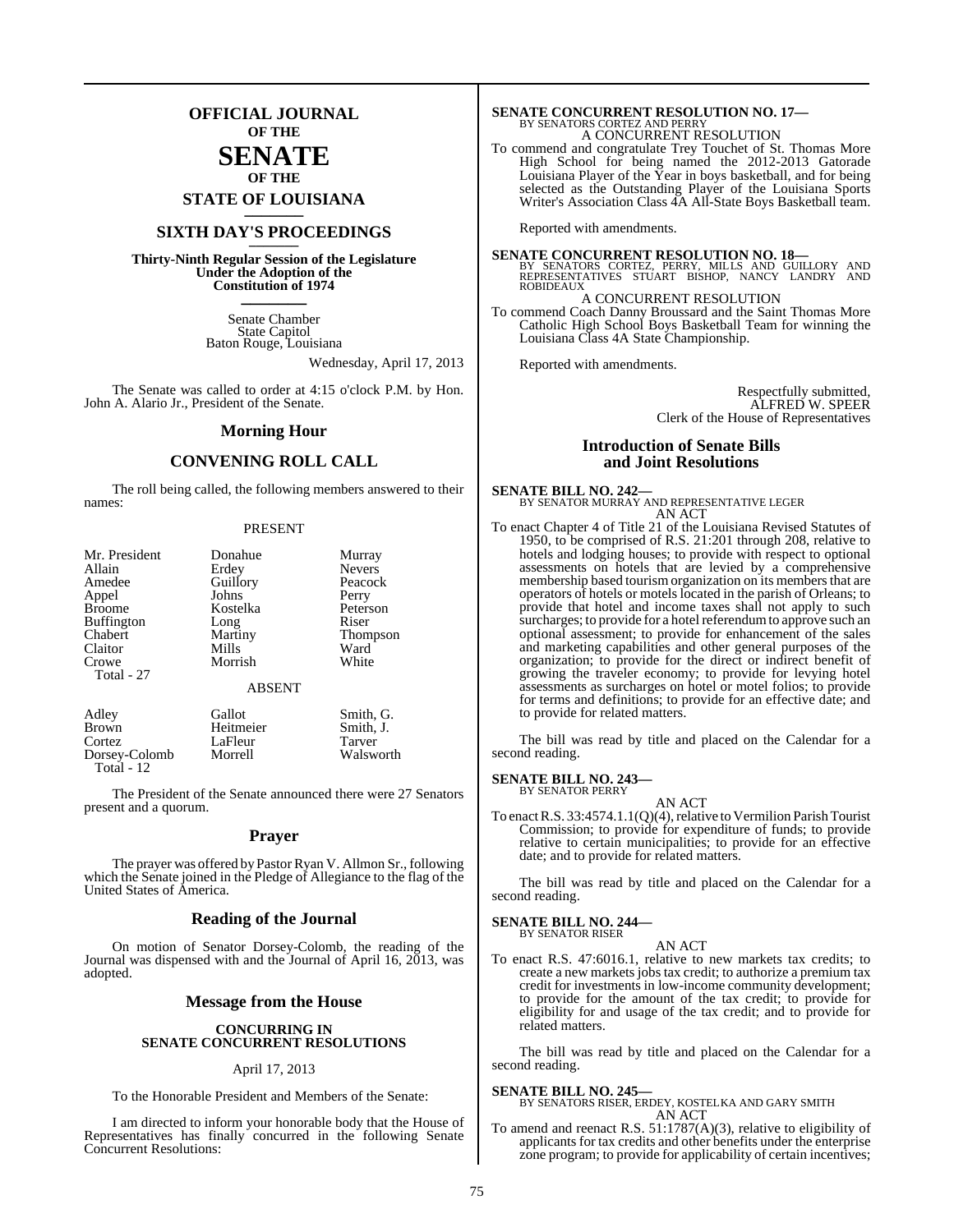## **Page 2 SENATE 6th DAY'S PROCEEDINGS**

to provide for eligibility requirements; to provide for an effective date; and to provide for related matters.

The bill was read by title and placed on the Calendar for a second reading.

#### **Introduction of Senate Resolutions**

**SENATE RESOLUTION NO. 34—** BY SENATORS PEACOCK, ADLEY, BUFFINGTON, LONG AND TARVER

#### A RESOLUTION

To object to the mandate of the United States Army Corps of Engineers to reduce lock and dam service on the Red River, and to urge and request the United States Army Corps of Engineers to maintain navigability on the Red River twenty-four hours per day, seven days per week, three hundred sixty-five days per year, as required by Section 101 of the River and Harbor Act of 1968, P.L. 90-483, or alternatively, to suspend implementation of the mandate until the United States ArmyCorps of Engineers conducts a cost-benefit analysis and researches statements from the public hearings conducted.

The resolution was read by title and placed on the Calendar for a second reading.

#### **SENATE RESOLUTION NO. 35—** BY SENATOR CLAITOR

A RESOLUTION

To commend and congratulate Paxton Turner of Baton Rouge on being selected as Honorable Mention in the Goldwater Scholarship competition.

The resolution was read by title and placed on the Calendar for a second reading.

#### **Introduction of Senate Concurrent Resolutions**

#### **SENATE CONCURRENT RESOLUTION NO. 22—** BY SENATOR LONG

A CONCURRENT RESOLUTION

To urge and request the Louisiana High School Athletic Association to establish and sanction the competitive sport of tournament bass fishing.

The resolution was read by title and placed on the Calendar for a second reading.

#### **SENATE CONCURRENT RESOLUTION NO. 23—** BY SENATOR APPEL

## A CONCURRENT RESOLUTION

To provide for legislative approval of the formula developed by the State Board of Elementary and Secondary Education pursuant to Article VIII, Section 13(B) of the Constitution of Louisiana to determine the cost of a minimum foundation program of education in all public elementary and secondary schools as well as to equitably allocate the funds to parish and city school systems, and adopted by the board on March 8, 2013.

The resolution was read by title and placed on the Calendar for a second reading.

#### **Senate Resolutions on Second Reading**

**SENATE RESOLUTION NO. 31—** BY SENATORS CLAITOR AND WARD A RESOLUTION

To commend and congratulate the Brusly High School Panthers wrestling team on winning its second consecutive Division III state championship title.

On motion of Senator Broome the resolution was read by title and returned to the Calendar, subject to call.

#### **SENATE RESOLUTION NO. 32—** BY SENATOR NEVERS

A RESOLUTION

To commend Child Advocacy Centers of Louisiana (CACLA), the Louisiana Court Appointed Special Advocates Association (LACASA) and Prevent Child Abuse Louisiana (PCAL) for their efforts to bring education and awareness to the issues of child abuse and abandonment through the "GEAUX BLUE FOR KIDS!" campaign and to recognize Thursday, April 18, 2013, as "GEAUX BLUE FOR KIDS!" Day at the Louisiana State Capitol.

On motion of Senator Nevers the resolution was read by title and adopted.

## **SENATE RESOLUTION NO. 33—** BY SENATORS JOHNS, MORRISH AND JOHN SMITH

A RESOLUTION

To commend the 1963 McNeese State College Football Team for a historic season and to recognize team and individual achievements.

On motion of Senator Johns the resolution was read by title and adopted.

#### **Senate Concurrent Resolutions on Second Reading**

#### **SENATE CONCURRENT RESOLUTION NO. 21—** BY SENATOR MURRAY

A CONCURRENT RESOLUTION

To memorialize the Congress of the United States to take whatever actions necessary to encourage and support the reunification of Ireland.

The concurrent resolution was read by title. Senator Murray moved to adopt the Senate Concurrent Resolution.

#### **ROLL CALL**

The roll was called with the following result:

#### YEAS

| Mr. President     | Donahue       | Morrish       |
|-------------------|---------------|---------------|
| Adley             | Dorsey-Colomb | Murray        |
| Allain            | Erdey         | <b>Nevers</b> |
| Amedee            | Gallot        | Peacock       |
| Appel             | Heitmeier     | Perry         |
| <b>Broome</b>     | Johns         | Peterson      |
| <b>Buffington</b> | Kostelka      | Riser         |
| Chabert           | Long          | Tarver        |
| Claitor           | Martiny       | Thompson      |
| Cortez            | Mills         | Ward          |
| Crowe             | Morrell       | White         |
| <b>Total - 33</b> |               |               |
|                   | <b>NAYS</b>   |               |
| Total - 0         |               |               |
|                   | <b>ABSENT</b> |               |
| Brown             | LaFleur       | Smith, J.     |
| Guillory          | Smith, G.     | Walsworth     |

The Chair declared the Senate adopted the Senate Concurrent Resolution and ordered it sent to the House.

Total - 6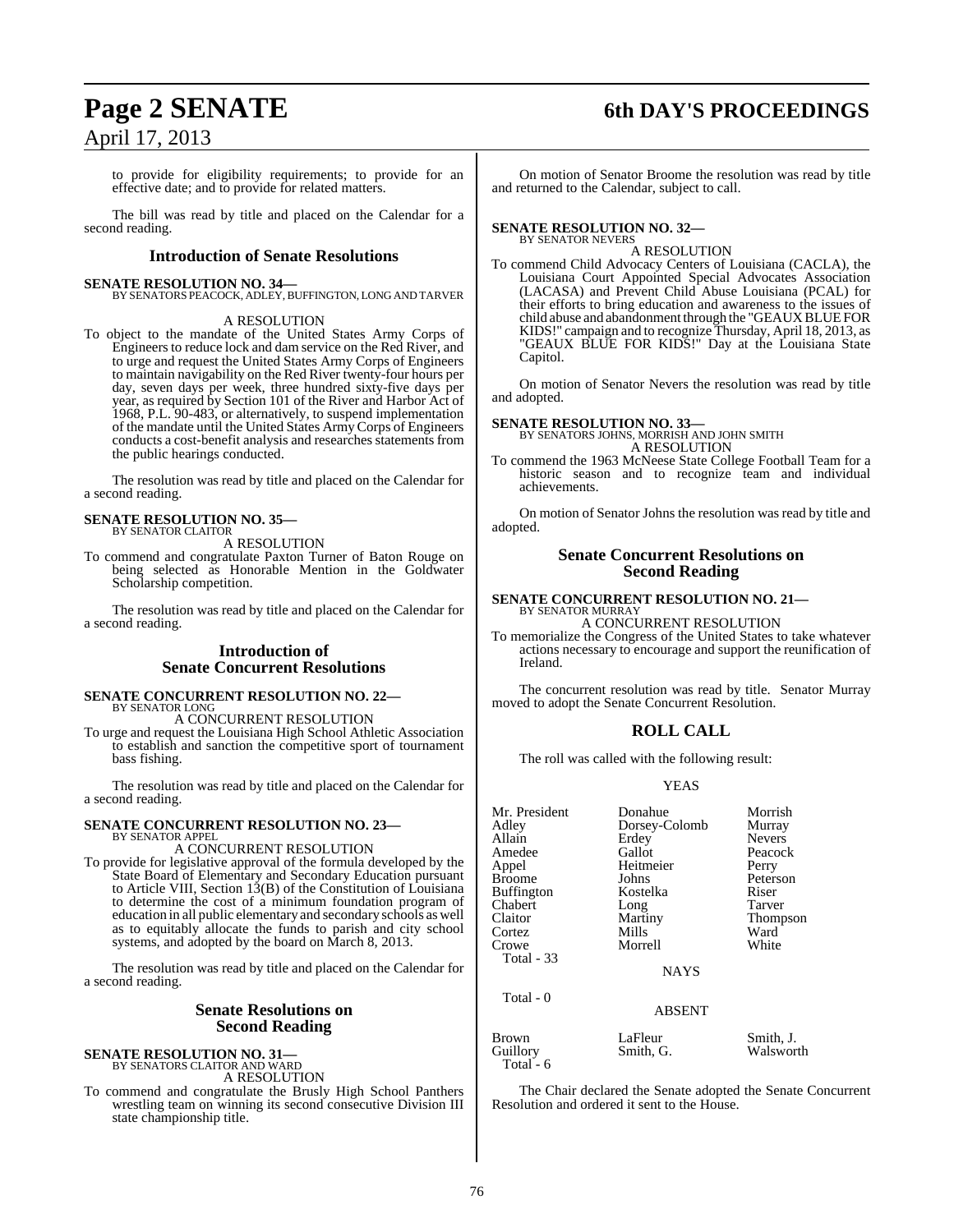# **6th DAY'S PROCEEDINGS Page 3 SENATE**

#### **Message from the House**

#### **ASKING CONCURRENCE IN HOUSE BILLS AND JOINT RESOLUTIONS**

#### April 17, 2013

To the Honorable President and Members of the Senate:

I am directed to inform your honorable body that the House of Representatives has finally passed and asks your concurrence in the following House Bills and Joint Resolutions:

| <b>HB</b> NO. 69  | <b>HB NO. 238</b> | <b>HB NO. 386</b> |
|-------------------|-------------------|-------------------|
| <b>HB NO. 396</b> | HB NO. 526        | <b>HB NO. 578</b> |

HB NO. 588

Respectfully submitted, ALFRED W. SPEER Clerk of the House of Representatives

#### **House Bills and Joint Resolutions on First Reading**

#### **HOUSE BILL NO. 69—**

BY REPRESENTATIVES BROSSETT, ABRAMSON, ARNOLD, BADON,<br>WESLEY BISHOP, BROWN, DOVE, GAINES, GAROFALO, JEFFERSON,<br>LEGER, LEOPOLD, MORENO, PRICE, AND PATRICK WILLIAMS AND SENATOR MURRAY

#### AN ACT

To amend and reenact R.S. 47:1992(B), (F), and (G)(1) and (2)(b), relative to tax assessments in Orleans Parish; to extend the period of time for the assessor of Orleans Parish to submit certain lists to the board of review; to extend the period of time for inspection of assessment lists in Orleans Parish; to provide relative to complaints received by the Orleans Parish assessor's office; to extend the period of time for the Orleans Parish assessor to forward certain complaints to the board of review; to provide for an effective date; and to provide for related matters.

The bill was read by title and placed on the Calendar for a second reading.

#### **HOUSE BILL NO. 238—**

BY REPRESENTATIVES PATRICK WILLIAMS, ANDERS, ARMES,<br>ARNOLD, BADON, BARROW, BILLIOT, WESLEY BISHOP, BURRELL,<br>COX, DIXON, GAINES, GISCLAIR, HONORE, HUNTER, GIROD<br>JACKSON, KATRINA JACKSON, JAMES, JEFFERSON, LAMBERT,<br>TERRY LAN AN ACT

To amend and reenact R.S.  $47:1061(A)(1)$ ,  $(2)$ , and  $(3)$ , relative to the telecommunication tax for the deaf; to provide with respect to the amount of the tax levied; to provide with respect to those telecommunication services to which the tax is levied; to provide for certain limitations; to provide for the amount of the deduction certain companies are authorized to retain for the collection of such tax; to provide for an effective date; and to provide for related matters.

The bill was read by title and placed on the Calendar for a second reading.

## **HOUSE BILL NO. 386—** BY REPRESENTATIVES LEOPOLD AND HODGES

AN ACT

To amend and reenact R.S. 48:274.2, relative to advertisement placement on certain ferries, rights-of-way, and other assets of the department; to provide for the sponsorship of signs on stateowned assets; to provide an effective date; and to provide for related matters.

The bill was read by title and placed on the Calendar for a second reading.

**HOUSE BILL NO. 396—** BY REPRESENTATIVE TERRY LANDRY AN ACT

To amend and reenact R.S.  $32:232(2)(a)$ ,  $(3)(c)$ , and  $(4)$  and to enact R.S. 32:232(5), relative to traffic control signals; to provide for vehicular traffic regulations under certain conditions; and to provide for related matters.

The bill was read by title and placed on the Calendar for a second reading.

**HOUSE BILL NO. 526—**<br>BY REPRESENTATIVES ROBIDEAUX, ADAMS, ARNOLD, BARROW, WESLEY BISHOP, BROADWATER, CHAMPAGNE, GAROFALO,<br>GEYMANN, GUILLORY, HAZEL, HENSGENS, HOFFMANN, HOWARD,<br>JOHNSON, LAMBERT, NANCY LANDRY, MILLER, JIM M

AN ACT

To amend and reenact R.S. 39:122(A), relative to capital outlay; to provide relative to the capital outlay process; to provide relative to line of credit recommendations for nonstate entity projects; to require the approval of certain line of credit recommendations; to provide for an effective date; and to provide for related matters.

The bill was read by title and placed on the Calendar for a second reading.

#### **HOUSE BILL NO. 578—**

BY REPRESENTATIVE NANCY LANDRY AN ACT

To amend and reenact Children's Code Articles 1281.3(1), (2), (3), and (5), 1281.4(A)(1) and (2), 1281.5, 1281.6(A)(introductory paragraph), 1281.7, 1281.9, the heading of Chapter 2 and 1282.1(A)(introductory paragraph) and (B), 1282.2(3), 1282.5, the heading ofChapter 3 and 1283.1(A)(introductory paragraph) and (B),  $\overline{1}283.2(\overline{B})(1)$ , 1283.4, 1283.10(C), the heading of Article 1283.13, 1283.15, and 1283.16 and to enact Children's Code Articles 1281.3(6), Chapter 4 of Title XII-A of the Children's Code, to be comprised of Articles 1284.1 through 1284.5, and Chapter 5 of Title XII-A of the Children's Code, to be comprised of Articles 1285.1 through 1285.17, relative to intercountry adoptions; to provide for intercountry adoption definitions; to provide for types of intercountry adoptions; to provide for procedures for recognition of foreign adoption decrees; to provide for procedures for adoption of foreign orphans and Hague Convention adoptees; to provide for name changes and issuance of a new birth certificate; and to provide for related matters.

The bill was read by title and placed on the Calendar for a second reading.

#### **HOUSE BILL NO. 588—**

BY REPRESENTATIVE ABRAMSON AN ACT

To enact Civil Code Articles 3505, 3505.1, 3505.2, 3505.3, and 3505.4, relative to modes of acquiring ownership; to provide relative to obligations and contracts; to provide for enforcement and termination; to provide for the extension of liberative prescription; to provide formal requirements for the extension of liberative prescription; to provide for the commencement of the period of extension; to provide for the effect of the extension on other obligors and obligees; to provide for the interruption or suspension of prescription during a period of extension; and to provide for related matters.

The bill was read by title and placed on the Calendar for a second reading.

# April 17, 2013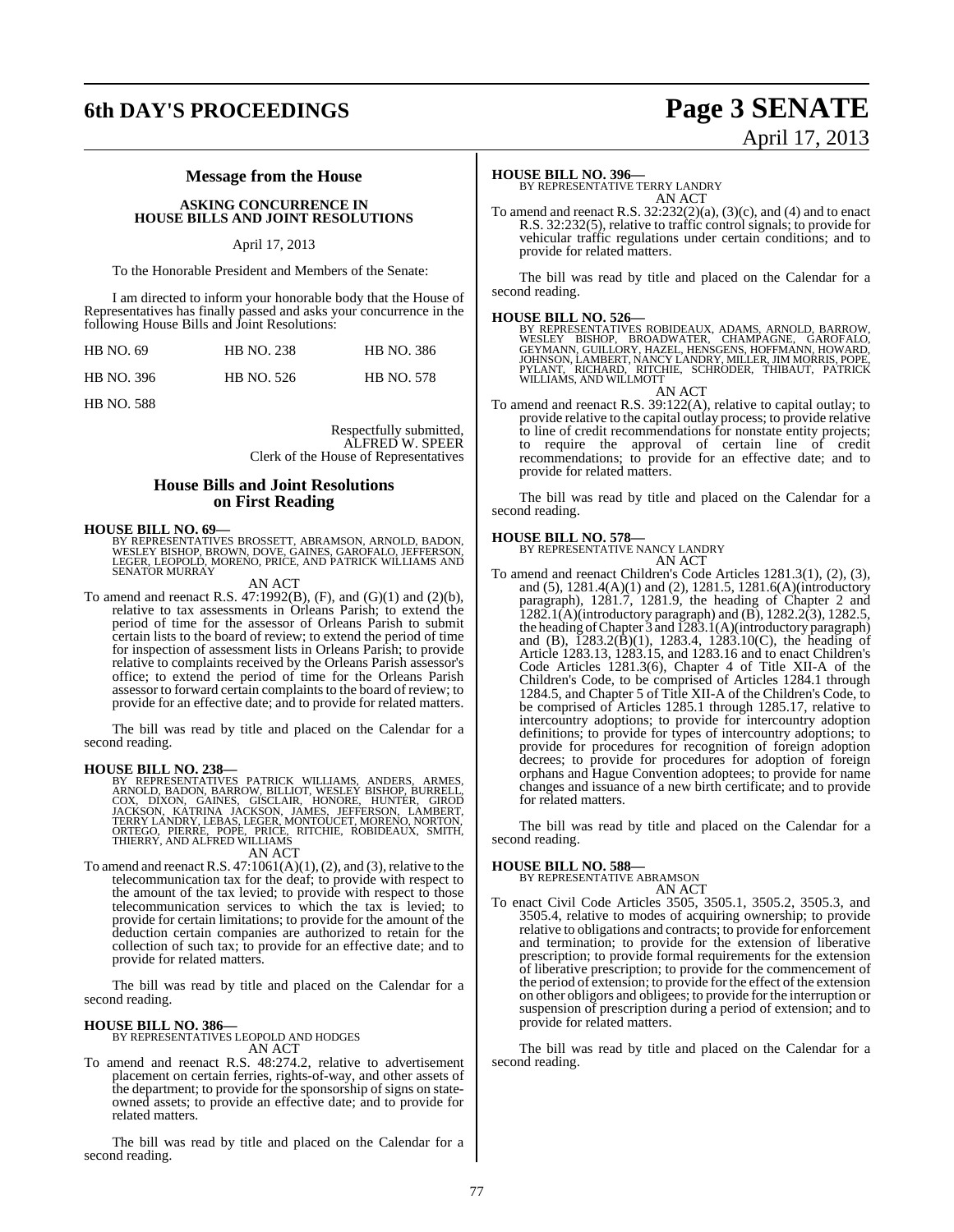## **Page 4 SENATE 6th DAY'S PROCEEDINGS**

April 17, 2013

#### **Message from the House**

**ASKING CONCURRENCE IN HOUSE CONCURRENT RESOLUTIONS**

#### April 17, 2013

To the Honorable President and Members of the Senate:

I am directed to inform your honorable body that the House of Representatives has finally passed and asks your concurrence in the following House Concurrent Resolutions:

HCR NO. 69 HCR NO. 70

Respectfully submitted, ALFRED W. SPEER Clerk of the House of Representatives

#### **House Concurrent Resolutions on First Reading**

# **HOUSE CONCURRENT RESOLUTION NO. 69—** BY REPRESENTATIVE NORTON

A CONCURRENT RESOLUTION

To urge and request the State Board of Elementary and Secondary Education to reconsider proposed policy changes relative to school libraries.

The resolution was read by title and placed on the Calendar for a second reading.

**HOUSE CONCURRENT RESOLUTION NO. 70—** BY REPRESENTATIVE SCHEXNAYDER AND SENATOR ERDEY A CONCURRENT RESOLUTION

To commend Zachary Fitzpatrick of Holden on receiving an honorable mention from the Barry M. Goldwater Scholarship and Excellence in Education Program.

The resolution was read by title and placed on the Calendar for a second reading.

#### **House Bills and Joint Resolutions on Second Reading**

**HOUSE BILL NO. 147—**<br>BY REPRESENTATIVES HUVAL, BARRAS, STUART BISHOP, BROWN,<br>CHAMPAGNE, FRANKLIN, GISCLAIR, HILL, HONORE, HOWARD,<br>NANCY LANDRY, LEBAS, LEOPOLD, MACK, MONTOUCET, AND ST.<br>GERMAIN

AN ACT

To enact R.S. 47:463.160 and 463.161, relative to motor vehicle special prestige plates; to provide for creation, issuance, and design of such license plates; to provide relative to the fee and distribution of fees for such plates; to authorize the promulgation of rules and regulations relative to the creation and implementation of a special prestige license plate; and to provide for related matters.

The bill was read by title and referred by the President to the Committee on Transportation, Highways and Public Works.

## **HOUSE BILL NO. 171—** BY REPRESENTATIVE CHANEY

AN ACT

To designate certain portions of Louisiana highways to honor public service of Louisiana citizens; to designate a portion of Louisiana Highway 17 as "West Carroll Veterans Memorial Highway"; to designate a portion of Louisiana Highway 80 asthe "Thomas M. Alexander Memorial Highway"; and to designate Louisiana Highway 94 as the "Donald C. Cleveland Memorial Highway".

The bill was read by title and referred by the President to the Committee on Transportation, Highways and Public Works.

#### **HOUSE BILL NO. 190—**

BY REPRESENTATIVE SCHEXNAYDER AN ACT

To amend and reenact R.S. 9:4822(G)(4), relative to the Private Works Act; to provide for the preservation of claims and privileges; to provide for the content of a statement of a claim or privilege; and to provide for related matters.

The bill was read by title and referred by the President to the Committee on Judiciary A.

## **HOUSE BILL NO. 274—** BY REPRESENTATIVE TALBOT

AN ACT To amend and reenact R.S. 47:2132(A), relative to ad valorem property tax; to provide with respect to refunds of taxes erroneously paid; to provide for the time period in which a homestead exemption may be claimed under certain circumstances; and to provide for related matters.

The bill was read by title and referred by the President to the Committee on Revenue and Fiscal Affairs.

## **HOUSE BILL NO. 373—** BY REPRESENTATIVE FRANKLIN

AN ACT

To enact R.S. 47:463.160, relative to motor vehicle special prestige plates; to provide for the Free and Accepted Mason license plate; to provide for the creation, issuance, and design of such license plates; to provide relative to the fee and distribution of fees for such plates; to authorize the promulgation of rules and regulations relative to the creation and implementation of a special prestige license; to provide for qualified applicants; and to provide for related matters.

The bill was read by title and referred by the President to the Committee on Transportation, Highways and Public Works.

#### **HOUSE BILL NO. 380—**

BY REPRESENTATIVE LAMBERT AN ACT

To amend and reenact R.S. 32:414.2 (A)(2)(c) and (4)(introductory paragraph) and (a), relative to commercial motor vehicle driver's and learner's permit holders; to provide for disqualification under certain circumstances for certain alcohol and drug driving offenses; and to provide for related matters.

The bill was read by title and referred by the President to the Committee on Transportation, Highways and Public Works.

#### **HOUSE BILL NO. 419—**

BY REPRESENTATIVE JOHNSON AND SENATOR WARD AN ACT

To name the bridge located on U.S. 190 in Pointe Coupee Parish as the "Nickie Gene Voinche Memorial Bridge"; and to provide for related matters.

The bill was read by title and referred by the President to the Committee on Transportation, Highways and Public Works.

## **HOUSE BILL NO. 486—** BY REPRESENTATIVE REYNOLDS

AN ACT

To designate a portion of Interstate 20 in Webster Parish as the "Sergeant Joshua Tomlinson Interchange".

The bill was read by title and referred by the President to the Committee on Transportation, Highways and Public Works.

#### **HOUSE BILL NO. 491—**

BY REPRESENTATIVE PYLANT AN ACT

To amend and reenact R.S.  $32:387(C)(2)$  and to enact R.S.  $32:387(B)(6)$ , relative to special permits to overwidth vehicles; to provide special permits to vehicles transporting hay due to a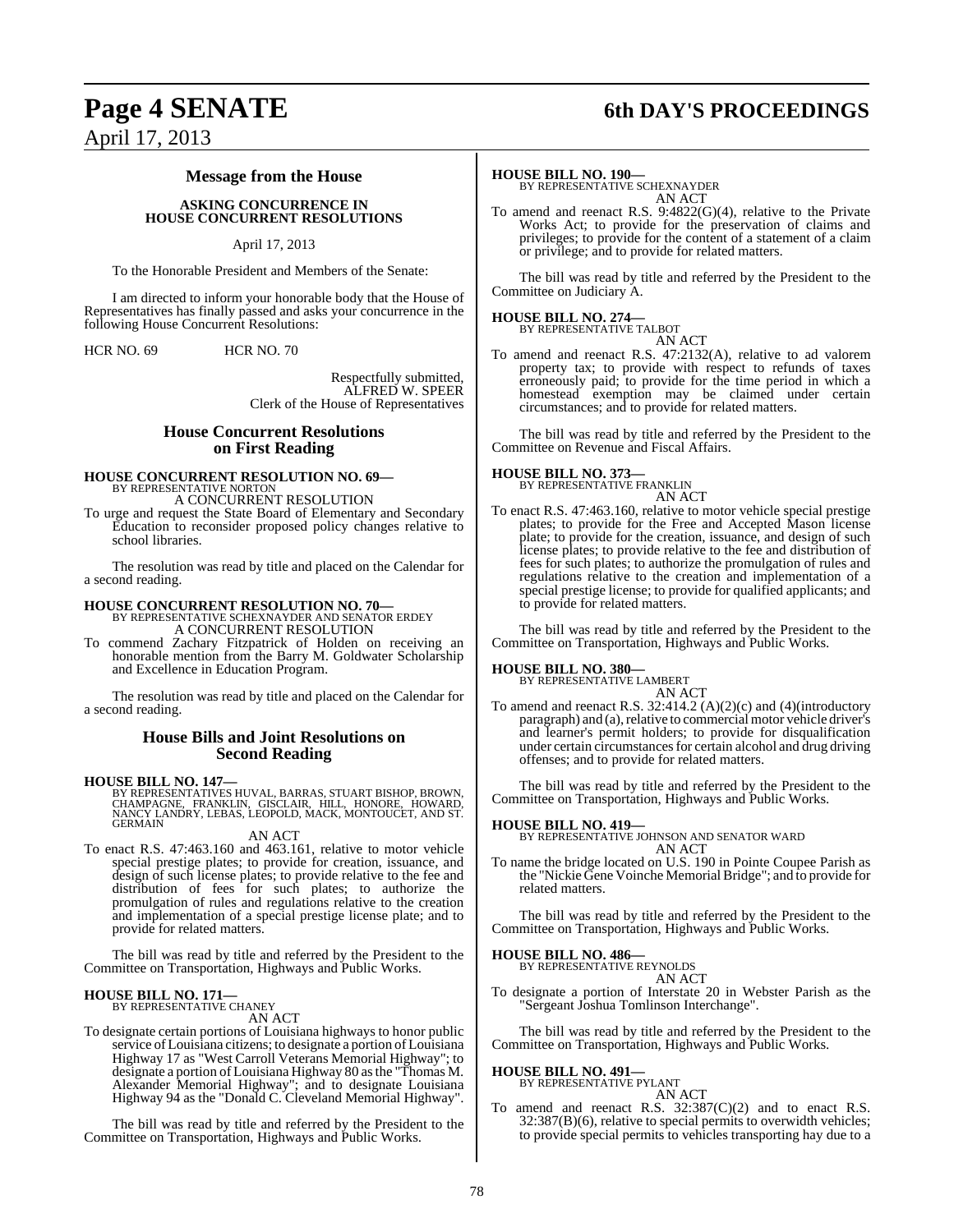# **6th DAY'S PROCEEDINGS Page 5 SENATE**

#### disaster or emergency; to provide an effective date; and to provide for related matters.

The bill was read by title and referred by the President to the Committee on Transportation, Highways and Public Works.

#### **Reports of Committees**

The following reports of committees were received and read:

#### **REPORT OF COMMITTEE ON**

#### **COMMERCE, CONSUMER PROTECTION AND INTERNATIONAL AFFAIRS**

Senator Daniel R. Martiny, Chairman on behalf of the Committee on Commerce, Consumer Protection and International Affairs, submitted the following report:

#### April 17, 2013

To the President and Members of the Senate:

I am directed by your Committee on Commerce, Consumer Protection and International Affairs to submit the following report:

#### **SENATE BILL NO. 23—** BY SENATOR PEACOCK

AN ACT

To amend and reenact R.S. 32:1252(7) and 1270.10(A) and (B), relative to motorcycles and all-terrain vehicles; to provide for the area of responsibility for motorcycles and all-terrain vehicles; to notify certain existing motorcycle and all-terrain dealerships of any proposed new motorcycle or all-terrain vehicle dealerships or the relocation of a dealership; and to provide for related matters.

Reported with amendments.

## **SENATE BILL NO. 86—** BY SENATOR MORRELL

AN ACT

To amend and reenact R.S. 37:1106(A) and (D) and 1110 and to enact R.S. 37:1107(F), 1116(C), and 1123, relative to the Louisiana Mental Health Counselor Licensing Act; to provide for fees; to provide for temporary licenses and registrations; to provide for criminal history record information; to provide for costs of administrative proceedings; to provide for terms, procedures, and conditions; and to provide for related matters.

Reported with amendments.

## **SENATE BILL NO. 174—** BY SENATOR MARTINY

AN ACT

To amend and reenact R.S. 6:1122, relative to credit agreements; to provide for judicial actions and defenses; to provide for certain terms and conditions; and to provide for related matters.

Reported with amendments.

#### **SENATE BILL NO. 190-**BY SENATOR GALLOT

AN ACT

To amend and reenact R.S. 6:325, 767, and 768, relative to banks and mutual associations; to provide for the access and transfer of the contents of a safety deposit box by a bank or association to a succession representative, heir, or legatee; to provide for access and transfer of the contents of certain accounts of a bank or association to a succession representative, heir, or legatee; to provide for procedure, terms, and conditions; and to provide for related matters.

Reported with amendments.

# April 17, 2013

Respectfully submitted, DANIEL R. MARTINY Chairman

## **REPORT OF COMMITTEE ON**

#### **HEALTH AND WELFARE**

Senator David R. Heitmeier, O.D., Chairman on behalf of the Committee on Health and Welfare, submitted the following report:

April 17, 2013

To the President and Members of the Senate:

I am directed by your Committee on Health and Welfare to submit the following report:

## **SENATE CONCURRENT RESOLUTION NO. 15—** BY SENATOR CLAITOR

#### A CONCURRENT RESOLUTION

To urge and request that the citizens of Louisiana recognize the lifesaving benefits of routine colorectal screening examinations and schedule such examinations as deemed appropriate by their physicians.

Reported with amendments.

**SENATE BILL NO. 35—** BY SENATOR HEITMEIER

AN ACT

To enact Chapter 46-A of Title 46 of the Louisiana Revised Statutes of 1950, to be comprised of R.S. 46:2616 and 2617, relative to annual health action plans prepared by the Department of Health and Hospitals; to provide for a diabetes annual action plan; to provide for an obesity annual action plan; to provide for the preparation and submission requirements; to provide for the required content of the action plans; and to provide for related matters.

Reported favorably.

### **SENATE BILL NO. 36—**

BY SENATOR HEITMEIER AN ACT

To enact R.S. 40:1300.256(A)(5), relative to general smoking prohibitions on certain public post secondary education campuses; to prohibit smoking on the grounds of or inside the facilities or buildings utilized by certain public post secondary education entities; and to provide for related matters.

Reported favorably.

## **SENATE BILL NO. 55—** BY SENATOR JOHNS

$$
AN ACT
$$

To enact Part LXXIII of Chapter 5 of Title 40 of the Louisiana Revised Statutes of 1950, to be comprised of R.S. 40:1300.361 through 1300.365, relative to Medicaid; to require the Department of Health and Hospitals to submit an annual report to the legislature on the Louisiana Medicaid Bayou Health and Louisiana Behavioral Health Partnership and Coordinated System of Care programs; to provide for the information to be included in the report; to provide for department information; to provide for Medicaid state plan amendments; and to provide for related matters.

Reported with amendments.

#### **SENATE BILL NO. 57—**

BY SENATOR DORSEY-COLOMB AN ACT

To enact R.S. 36:259(NN) and R.S. 40:2018.3, relative to the creation of the Louisiana Sickle Cell Commission within the Department of Health and Hospitals; to provide for membership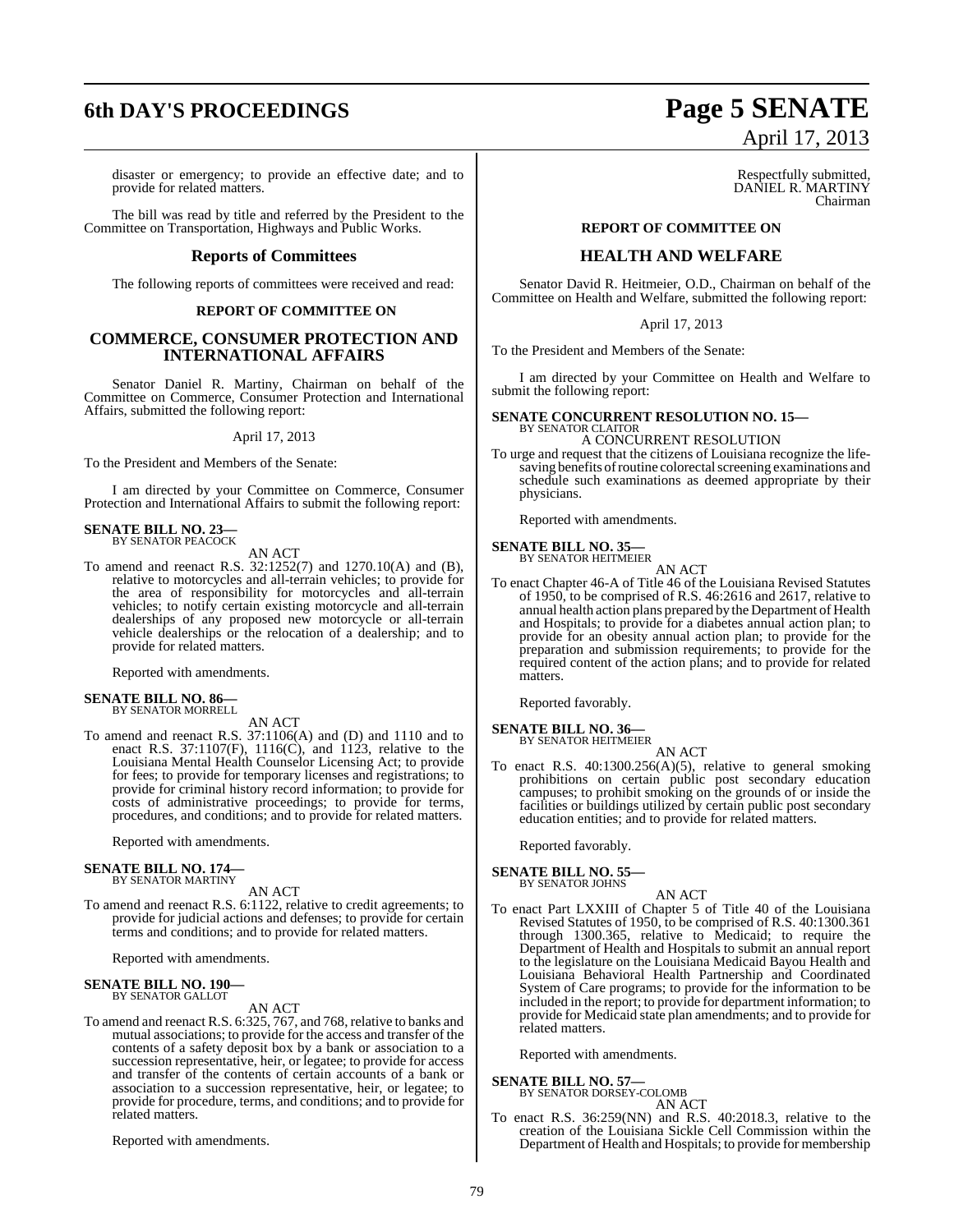# **Page 6 SENATE 6th DAY'S PROCEEDINGS**

and terms; to provide for the functions of the commission; and to provide for related matters.

Reported with amendments.

#### **SENATE BILL NO. 90—** BY SENATOR MILLS

AN ACT

To amend and reenact R.S. 40:1299.35.1(7), 1299.35.2(A), and 1299.35.19(introductory paragraph) and  $(1)$  and to enact R.S. 40:1299.35.2.1, relative to abortions; to amend the definition of "physician"; to provide for certain requirements which must be met by a physician who performs an abortion; to provide for drugs or chemicals used; to provide for penalties; and to provide for related matters.

Reported with amendments.

Respectfully submitted, DAVID R. HEITMEIER, O.D. Chairman

#### **REPORT OF COMMITTEE ON**

#### **INSURANCE**

Senator Dan W. "Blade" Morrish, Chairman on behalf of the Committee on Insurance, submitted the following report:

#### April 17, 2013

To the President and Members of the Senate:

I am directed by your Committee on Insurance to submit the following report:

**SENATE BILL NO. 19—** BY SENATOR ALLAIN

AN ACT

To amend and reenact R.S. 22:2303(A), relative to Louisiana Citizens Insurance Corporation; to provide with respect to rates, rating plans, and rate rules applicable; to provide for limitations on rate increases; and to provide for related matters.

Reported with amendments.

## **SENATE BILL NO. 53—** BY SENATOR ERDEY

AN ACT

To amend and reenact R.S. 22:1573(L), relative to continuing education requirements for title insurance producers; to provide for required hours of instruction for license renewal; and to provide for related matters.

Reported favorably.

#### **SENATE BILL NO. 120—** BY SENATOR WALSWORTH

AN ACT

To amend and reenact R.S. 22:550.17(C), relative to captive insurers; to allow the commissioner of insurance to grant reinsurance credits to captive insurers under certain conditions; and to provide for related matters.

Reported with amendments.

Respectfully submitted, DAN W. "BLADE" MORRISH Chairman

#### **REPORT OF COMMITTEE ON**

#### **SENATE AND GOVERNMENTAL AFFAIRS**

Senator Lee "Jody" Amedee, Chairman on behalf of the Committee on Senate and Governmental Affairs, submitted the following report:

April 17, 2013

To the President and Members of the Senate:

I am directed by your Committee on Senate and Governmental Affairs to submit the following report:

#### **SENATE CONCURRENT RESOLUTION NO. 11—** BY SENATOR CLAITOR AND REPRESENTATIVE LORUSSO

A CONCURRENT RESOLUTION To urge and request the International Olympic Committee (IOC) to reconsider its position on Olympic Wrestling.

Reported favorably.

#### **SENATE BILL NO. 1—** BY SENATOR CLAITOR A JOINT RESOLUTION

Proposing to amend Article III, Section  $2(A)(3)(b)$  and  $(4)(b)$  of the Constitution of Louisiana, relative to annual sessions; to provide that no legislation relative to state tax rebates shall be considered during a regular session held in an even-numbered year; and to specify an election for submission of the proposition to electors and provide a ballot proposition.

Reported with amendments.

#### **SENATE BILL NO. 15—** BY SENATOR PERRY

AN ACT To amend and reenact R.S. 18:135(C) and to enact R.S. 18:135(B)(4), relative to registrars of voters; authorizes the registrars of voters to make changes of address, changes of party affiliation or nonaffiliation and changes of name received prior to the close of the registration records for the general election; and to provide for related matters.

Reported with amendments.

#### **SENATE BILL NO. 61—** BY SENATOR MORRISH

AN ACT

To amend and reenact R.S.  $42:1113(D)(1)(a)(ii)(qq)$  and to enact R.S. 42:1123(43), relative to the Code of Governmental Ethics; to provide for an exception to the prohibition of a public servant from doing business with a person who has a business relationship with the agency of the public servant under certain circumstances; to provide for limits on the contracting authority for members of the State Board of Elementary and Secondary Education; and to provide for related matters.

Reported with amendments.

Respectfully submitted, LEE "JODY" AMEDEE Chairman

#### **Senate Bills and Joint Resolutions on Second Reading Reported by Committees**

**SENATE BILL NO. 2—** BY SENATOR PEACOCK

AN ACT To amend and reenact R.S. 11:1821(B), relative to the Municipal Employees' Retirement System; to provide for membership of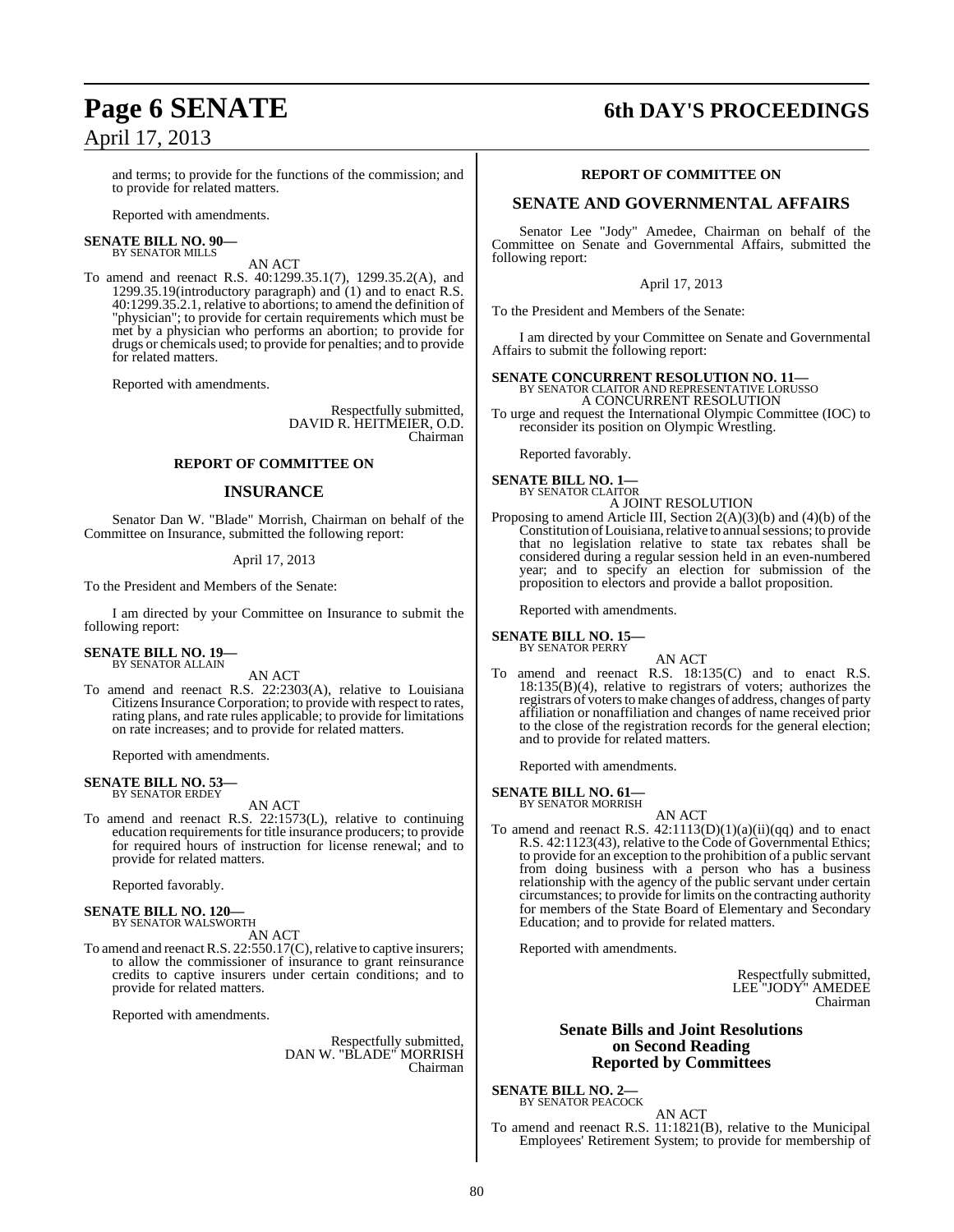## **6th DAY'S PROCEEDINGS Page 7 SENATE**

# April 17, 2013

the boards of trustees; to provide for an effective date; and to provide for related matters.

Reported favorably by the Committee on Retirement. The bill was read by title, ordered engrossed and passed to a third reading.

#### **SENATE BILL NO. 3—** BY SENATOR JOHNS

AN ACT

To amend and reenact R.S. 11:1732(14)(a), relative to employers participating in the Municipal Employees' Retirement System; to provide for participation by the West Calcasieu Parish Community Center Authority; to provide for an effective date; and to provide for related matters.

Reported favorably by the Committee on Retirement. The bill was read by title, ordered engrossed and passed to a third reading.

## **SENATE BILL NO. 4—**<br>BY SENATOR GUILLORY

AN ACT

To amend and reenact R.S. 11:22(B)(6) and (13), relative to actuarial valuation methods; to provide relative to the method utilized by the Louisiana State Employees' Retirement System and the Teachers' Retirement System of Louisiana; to change such method from projected unit credit to entry age normal; to provide for an effective date; and to provide for related matters.

Reported with amendments by the Committee on Retirement.

#### **SENATE COMMITTEE AMENDMENTS**

Amendments proposed by Senate Committee on Retirement to Original Senate Bill No. 4 by Senator Guillory

#### AMENDMENT NO. 1

On page 1, line 2 after "(13)," insert "102.1(B)(4) and (C)(4),  $102.2(\overline{B})(4)$  and  $(C)(4)$ ,  $542(A)(2)(a)$  and  $(F)$ , and  $883.1(A)(2)(a)$  and  $(G)$ .

#### AMENDMENT NO. 2

On page 2, delete line 5 and insert in lieu thereof the following:

Section 2. R.S. 11:102.1(B)(4) and (C)(4), 102.2(B)(4) and  $(C)(4)$ , 542(A)(2)(a) and (F), and  $883.1(A)(2)(a)$  and (G) are hereby amended and reenacted to read as follows:

§102.1.Consolidation of amortization paymentschedules; Louisiana State Employees' Retirement System \* \* \*

B. Original amortization base.

\* \* \* (4) In any year in which the system exceeds its actuariallyassumed **earns a** rate of return **in excess of eight and one-quarter percent on the actuarial value of assets**, the first fifty million dollars of excess returns shall be applied to the remaining balance of the original amortization base established in this Subsection. After such application, the netremaining liability shall be reamortized over the remaining amortization period with annual payments calculated as provided in this Subsection or as otherwise provided by law. \* \* \*

C. Experience account amortization base.

\* \* \* (4) In any year in which the excess returns of the system **earns a rate of return in excess of eight and one-quarter percent on the actuarial value of assets, and such excess returns** exceed the amount in Paragraph (B)(4) of this Section, the next fifty million dollars of excess returns shall be applied to the experience account amortization base established in this Subsection. After such application, the net remaining liability shall be reamortized over the remaining amortization period with annual payments calculated as provided in this Subsection or as otherwise provided by law.

\* \* \* §102.2. Consolidation of amortization payment schedules; Teachers' Retirement System of Louisiana

\* \* \* B. Original amortization base.

\* \* \*

(4) In any year in which the system exceeds its actuariallyassumed **earns a** rate of return **in excess of eight and one-quarter percent on the actuarial value of assets**, the first one hundred million dollars of excess returns shall be applied to the remaining balance of the original amortization base established in this Subsection. After such application, the net remaining liability shall be reamortized over the remaining amortization period with annual payments as provided in this Subsection or as otherwise provided by law.

C. Experience account amortization base. \* \* \*

(4) In any year in which the excess returns **system earns a rate of return in excess of eight and one-quarter percent on the actuarial value of assets, and such excess returns** exceed the amount in Paragraph (B)(4) of this Section, the next one hundred million dollars of excess returns shall be applied to the experience account amortization base established in this Subsection. After such application, the net remaining liability shall be reamortized over the remaining amortization period with annual payments calculated as provided in this Subsection or as otherwise provided by law.

\* \* \*

§542. Experience account

A.

\* \* \* (2) The experience account shall be credited as follows:

(a) To the extent permitted by Paragraph (3) of this Subsection and after allocation to the consolidated amortization bases as provided in R.S. 11:102.1, an amount not to exceed fifty percent of the remaining balance of the prior year's net investment experience gain attributable to Tier 1 assets as determined by the system's actuary **with the gain measured as investment earnings in excess of eight and one-quarter percent of the actuarial value of assets**.

\* \* \* F. (1)The permanent benefit increase which is authorized by Subsection C of this Section shall be limited to the lesser of either two percent or an amount as determined in Paragraph  $(C)(2)$  of this Section in or for any year in which the system does not earn an actuarial rate of return of at least eight and one-quarter percent interest on the investment of the system's assets.

(2) No permanent benefit increase shall be authorized based on actuarial valuation in which both of the following apply:

(a) The system fails to earn an actuarial rate of return which exceeds the board-approved actuarial valuation rate **eight and onequarter percent**.

(b) The system is less than eighty percent funded.

\* \* \* §883.1. Experience account

A.

\* \* \* (2) The experience account shall be credited as follows:

(a) To the extent permitted by Paragraph (3) of this Subsection and after allocation to the consolidated amortization bases as provided in R.S. 11:102.2, an amount not to exceed fifty percent of the remaining balance of the prior year's net investment experience gain attributable to Tier 1 assets as determined by the system's actuary **with the gain measured as investment earnings in excess of eight and one-quarter percent of the actuarial value of assets**. \* \* \*

G. (1)The permanent benefit increase which is authorized by Subsection C of this Section shall be limited to the lesser of either two percent or an amount as determined in Paragraph (C)(2) of this Section in or for any year in which the system does not earn an actuarial rate of return of at least eight and one-quarter percent interest on the investment of the system's assets.

(2) No permanent benefit increase shall be authorized based on any actuarial valuation in which both of the following apply:

(a) The system fails to earn an actuarial rate of return which exceeds the board-approved actuarial valuation rate **eight and one-**

**quarter percent**.

(b) The system is less than eighty percent funded.

Section 3. A. The provisions of Section 1 of this Act applicable to the Louisiana State Employees' Retirement System shall become effective on the day the Public Retirement Systems' Actuarial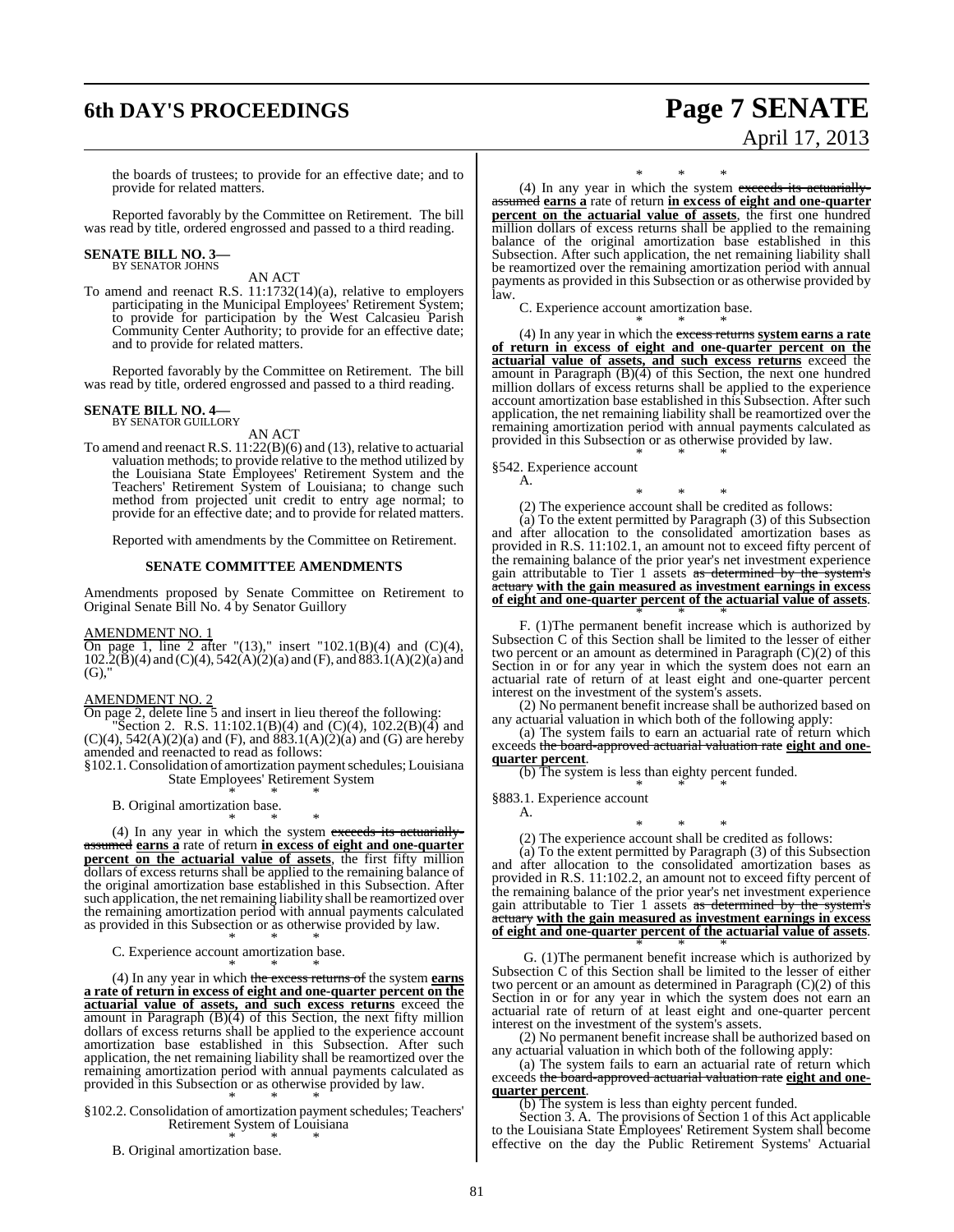## **Page 8 SENATE 6th DAY'S PROCEEDINGS**

## April 17, 2013

Committee adopts a valuation or a revised valuation for that system which has been prepared in compliance with all of the following:

(1) Utilizing an actuarially-assumed rate of return of seven and one-half percent.

(2) Decreasing the assumed salary schedule increases by fifty basis points.

(3) Providing an actuarial value of assets as follows:

(a) The preliminary actuarial value of assets shall be the market value of assets on the valuation date plus the sum of the following amounts:

(i) Eighty percent of the investment gain/(loss) for the year ending on the valuation date.

(ii) Sixty percent of the investment gain/(loss) for the year ending one year before the valuation date.

(iii) Forty percent of the investment gain/(loss) for the year ending two years before the valuation date.

(iv) Twenty percent of the investment gain/(loss) for the year ending three years before the valuation date.

(b) The actuarial value of assets shall be equal to the preliminary actuarial value; however, if the preliminary actuarial value is less than eighty-five percent of the market value, the actuarial value of assets shall be equal to the average of the preliminary actuarial value and eighty-five percent of the market value of assets. In addition, if the preliminary actuarial value is greater than one hundred fifteen percent of the market value, the actuarial value of assets shall be equal to the average of the preliminary actuarial value and one hundred fifteen percent of the market value.

(4) Utilizing all other actuarial assumptions as they existed in the system valuation approved by the Committee on March 7, 2013.

B. The provisions of Section 1 of this Act applicable to the Teachers' Retirement System of Louisiana shall become effective on the day the Public Retirement Systems' Actuarial Committee adopts a valuation or a revised valuation for that system which has been prepared in compliance with all of the following:

(1) Utilizing an actuarially-assumed rate of return of seven and one-half percent.

(2) Decreasing the assumed salary schedule increases by fifty basis points.

(3) Providing an actuarial value of assets as follows:

(a) The preliminary actuarial value of assets shall be the market value of assets on the valuation date plus the sum of the following amounts:

(i) Eighty percent of the investment gain/(loss) for the year ending on the valuation date.

(ii) Sixty percent of the investment gain/(loss) for the year ending one year before the valuation date.

(iii) Forty percent of the investment gain/(loss) for the year ending two years before the valuation date.

(iv) Twenty percent of the investment gain/(loss) for the year ending three years before the valuation date.

(b) The actuarial value of assets shall be equal to the preliminary actuarial value; however, if the preliminary actuarial value is less than eighty-five percent of the market value, the actuarial value of assets shall be equal to the average of the preliminary actuarial value and eighty-five percent of the market value of assets. In addition, if the preliminary actuarial value is greater than one hundred fifteen percent of the market value, the actuarial value of assets shall be equal to the average of the preliminary actuarial value and one hundred fifteen percent of the market value.

(4) Utilizing all other actuarial assumptions as they existed in the system valuation approved by the Committee on March 7, 2013.

C. Applications for calculations related to repayments of refunds, transfers of service credit, or purchases of service credit received by a system on or before June 30, 2013, shall be prepared without regard to the provisions of this Act.

D. The Public Retirement Systems' Actuarial Committee shall meet on or before June 28, 2013, to consider adopting a revised valuation containing employer contribution rates for the fiscal year beginning July 1, 2013, prepared in conformity with this Section.

Section 4. The provisions of Sections 2 and 3 and of this Section of this Act shall become effective on June 1, 2013; if vetoed by the"

#### AMENDMENT NO. 3

On page 2, line 7 change "30" to "1"

On motion of Senator Guillory, the committee amendment was adopted. The amended bill was read by title, ordered engrossed and recommitted to the Committee on Finance.

#### **SENATE BILL NO. 6—** BY SENATOR ALLAIN

AN ACT

To amend and reenact R.S. 14:62.4(A), relative to the crime of unauthorized entry of a place of business; to provide relative to the definition of the crime of unauthorized entry of a place of business; and to provide for related matters.

Reported favorably by the Committee on Judiciary C. The bill was read by title, ordered engrossed and passed to a third reading.

#### **SENATE BILL NO. 8—** BY SENATOR GALLOT

AN ACT

To amend and reenact R.S. 15:708(A)(2), relative to prisons and prisoners; to provide that a criminal sheriff may set a prisoner to work upon any church or other religious building; and to provide for related matters.

Reported favorably by the Committee on Judiciary B. The bill was read by title, ordered engrossed and passed to a third reading.

#### **SENATE BILL NO. 14—** BY SENATOR MARTINY

AN ACT To amend and reenact R.S. 11:143, relative to transfers of service credit between public retirement systems; to provide for benefit calculation after transfer; to provide relative to reverse transfers; to allow reverse transfers to be made during active service in certain circumstances; to authorize purchase of the accrual rate of the receiving system; to allow the funding of certain accrual rate purchases by an employer; to provide limitations and requirements for an employer-funded purchase; to provide for an effective date; and to provide for related matters.

Reported with amendments by the Committee on Retirement.

#### **SENATE COMMITTEE AMENDMENTS**

Amendments proposed by Senate Committee on Retirement to Original Senate Bill No. 14 by Senator Martiny

#### AMENDMENT NO. 1

On page 7, at the beginning of line 16 change "transferred" to "applied to transfer"

#### AMENDMENT NO. 2

On page 7, line 18 change "September 26, 2005" to "December 31, 2007"

On motion of Senator Guillory, the committee amendment was adopted. The amended bill was read by title, ordered engrossed and recommitted to the Committee on Finance.

## **SENATE BILL NO. 16—**<br>BY SENATOR LONG

AN ACT

To enact R.S. 11:927(F), relative to retirement; to provide a definition of "regular retirement plan"; to provide for the optional retirement plan for higher education employees participating in the Teachers' Retirement System of Louisiana; to provide for an effective date; and to provide for related matters.

Reported favorably by the Committee on Retirement. The bill was read by title, ordered engrossed and recommitted to the Committee on Finance.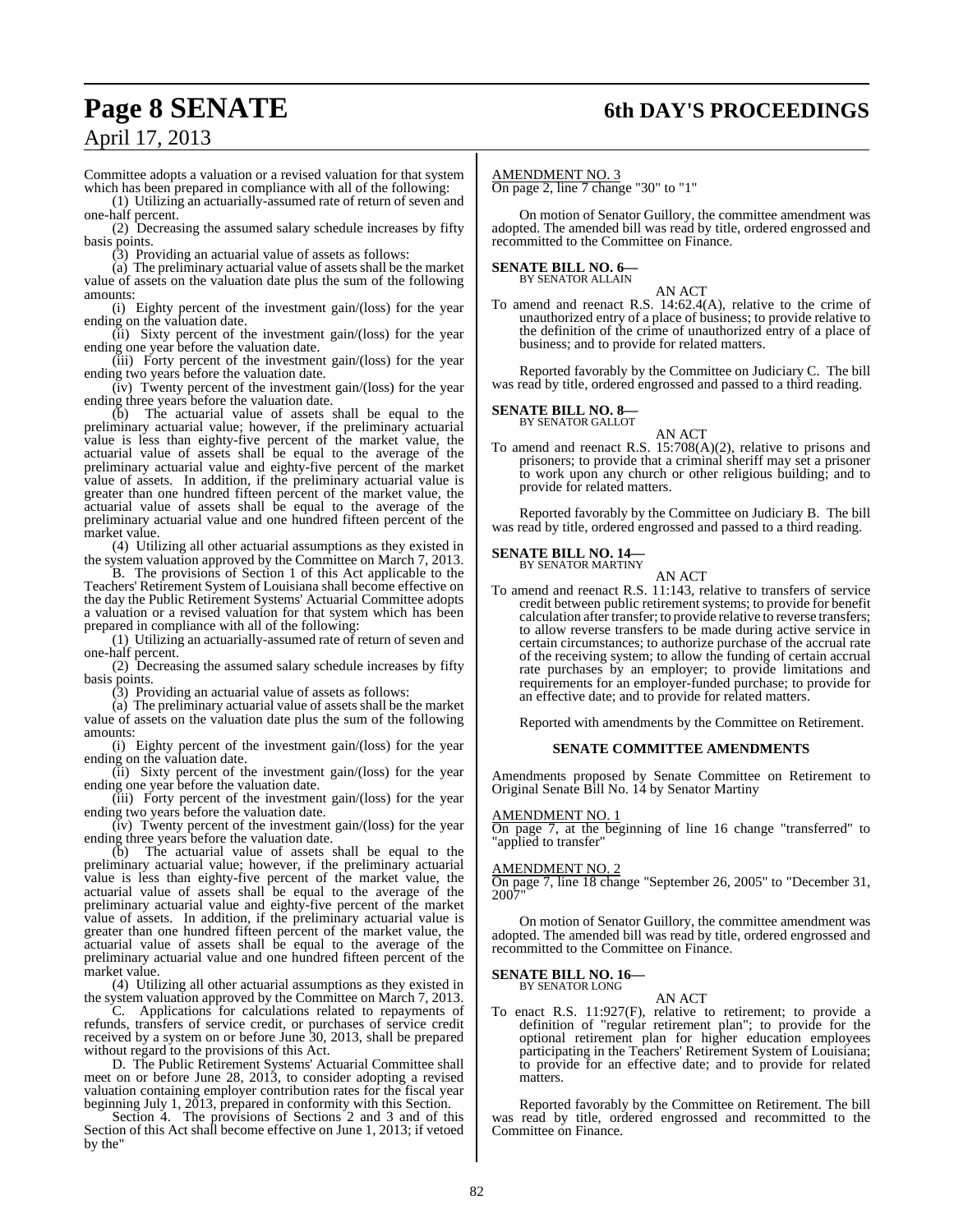# **6th DAY'S PROCEEDINGS Page 9 SENATE**

# April 17, 2013

#### **SENATE BILL NO. 30—**

BY SENATOR MORRELL AND REPRESENTATIVE LEGER AN ACT

To enact Chapter 42 of Title 13 of the Louisiana Revised Statutes of 1950, to be comprised of R.S. 13:5981 through 5985, relative to justice reform in Orleans Parish; to create and provide relative to the Orleans Justice and Rehabilitation Reform Commission; to provide for the purposes, governance, and funding of the commission; to provide forthe commission's powers, duties, and functions; to authorize the commission to adopt rules and regulations necessary for the purposes of the commission; and to provide for related matters.

Reported with amendments by the Committee on Judiciary B.

#### **SENATE COMMITTEE AMENDMENTS**

Amendments proposed by Senate Committee on Judiciary B to Original Senate Bill No. 30 by Senator Morrell

## AMENDMENT NO. 1

On page 2, line 27, change "**eight**" to "**seven**"

AMENDMENT NO. 2 On page 3, line 3, change "**Civil District**" to "**Juvenile**"

AMENDMENT NO. 3 On page 3, delete lines 10 and 11

#### AMENDMENT NO. 4

On page 3, line 12, change "**(h)**" to "**(g)**"

On motion of Senator Morrell, the committee amendment was adopted. The amended bill was read by title, ordered engrossed and passed to a third reading.

**SENATE BILL NO. 43—**<br>BY SENATORS WHITE, DORSEY-COLOMB, KOSTELKA, MILLS AND PERRY

#### AN ACT

To amend and reenact R.S. 14:54.3(A), relative to the crime of manufacture and possession of a bomb; to provide relative to the definition of manufacture and possession of a bomb; to provide relative to licensing and regulation of explosives; and to provide for related matters.

Reported favorably by the Committee on Judiciary C. The bill was read by title, ordered engrossed and passed to a third reading.

#### **SENATE BILL NO. 46—**

BY SENATOR DORSEY-COLOMB AN ACT

To enact R.S. 13:783(F)(8), relative to expenses of the offices of clerks of courts; to require the payment of group insurance premium costs for certain retired personnel in East Baton Rouge Parish; to provide for eligibility; and to provide for related matters.

Reported favorably by the Committee on Judiciary A. The bill was read by title, ordered engrossed and passed to a third reading.

**SENATE BILL NO. 60—** BY SENATORS ADLEY, DORSEY-COLOMB, GUILLORY, KOSTELKA AND MILLS

AN ACT

To enact R.S. 14:67.29, relative to misappropriation without violence; to create the crime of false personation of a veteran or veteran-owned business; to provide definitions; to provide penalties; and to provide for related matters.

Reported favorably by the Committee on Judiciary C. The bill was read by title, ordered engrossed and passed to a third reading.

## **SENATE BILL NO. 62—**

BY SENATOR MURRAY

AN ACT To amend and reenact Code of Civil Procedure Articles 4461 and 4464, and to enact Code of Civil Procedure Article 4463(C), relative to small tutorships; to provide certain definitions, procedures, requirements, terms, and conditions; to provide relative to certain costs; and to provide for related matters.

Reported favorably by the Committee on Judiciary A. The bill was read by title, ordered engrossed and passed to a third reading.

#### **SENATE BILL NO. 66—**

BY SENATOR AMEDEE AN ACT

To enact R.S. 13:783(F)(8), relative to expenses of the offices of clerks of courts; to require the payment of medical insurance premium costs for certain retired personnel in St. James Parish; to provide for eligibility; and to provide for related matters.

Reported favorably by the Committee on Judiciary A. The bill was read by title, ordered engrossed and passed to a third reading.

## **SENATE BILL NO. 94—** BY SENATOR NEVERS

AN ACT To enact Chapter 1-B of Title 15 of the Louisiana Revised Statutes of 1950, to be comprised of R.S. 15:325 through 327, relative to sentencing by courts and judicial procedure; to provide relative to theTwenty-Second Judicial DistrictCourt; to provide certain sentencing procedures and policies for such district court divisions; to provide for the development and use of an assessment tool and evaluation report for sentencing purposes; to provide certain terms, conditions, procedures, and requirements; and to provide for related matters.

Reported favorably by the Committee on Judiciary B. The bill was read by title, ordered engrossed and passed to a third reading.

## **SENATE BILL NO. 107—** BY SENATOR WARD

AN ACT To enact Chapter 59-A of Title 46 of the Louisiana Revised Statutes of 1950, to be comprised of R.S. 46:2758 through 2758.2, relative to the juvenile justice system and at-risk youths; to provide relative to development of an integrated case management planning system for at-risk youths; to provide for the purposes of such system and the duties and responsibilities of certain entities; to establish certain timelines; to provide terms and conditions; to provide for legislative findings; and to provide for related matters.

Reported favorably by the Committee on Judiciary B. The bill was read by title, ordered engrossed and passed to a third reading.

## **SENATE BILL NO. 113—** BY SENATOR GALLOT

AN ACT

To amend and reenact R.S. 15:147(E), 149.2(B)(1) and (D),  $154(A)(2)$  and  $(B)(1)$ , and  $158(A)(3)$ , relative to the Louisiana Public Defender Board; to provide for the status of persons who are employed by or serve under contract in a district public defender office; to provide for the number and location of board meetings; to provide for the qualifications and duties of certain employees; and to provide for related matters.

Reported favorably by the Committee on Judiciary B. The bill was read by title, ordered engrossed and passed to a third reading.

#### **SENATE BILL NO. 114—** BY SENATOR MARTINY

AN ACT

To enact R.S. 28:53.3, relative to coroners; to provide relative to protective custody orders executed in Jefferson Parish by video conferencing; to require the signature of the affiant to be witnessed on the video; and to provide for related matters.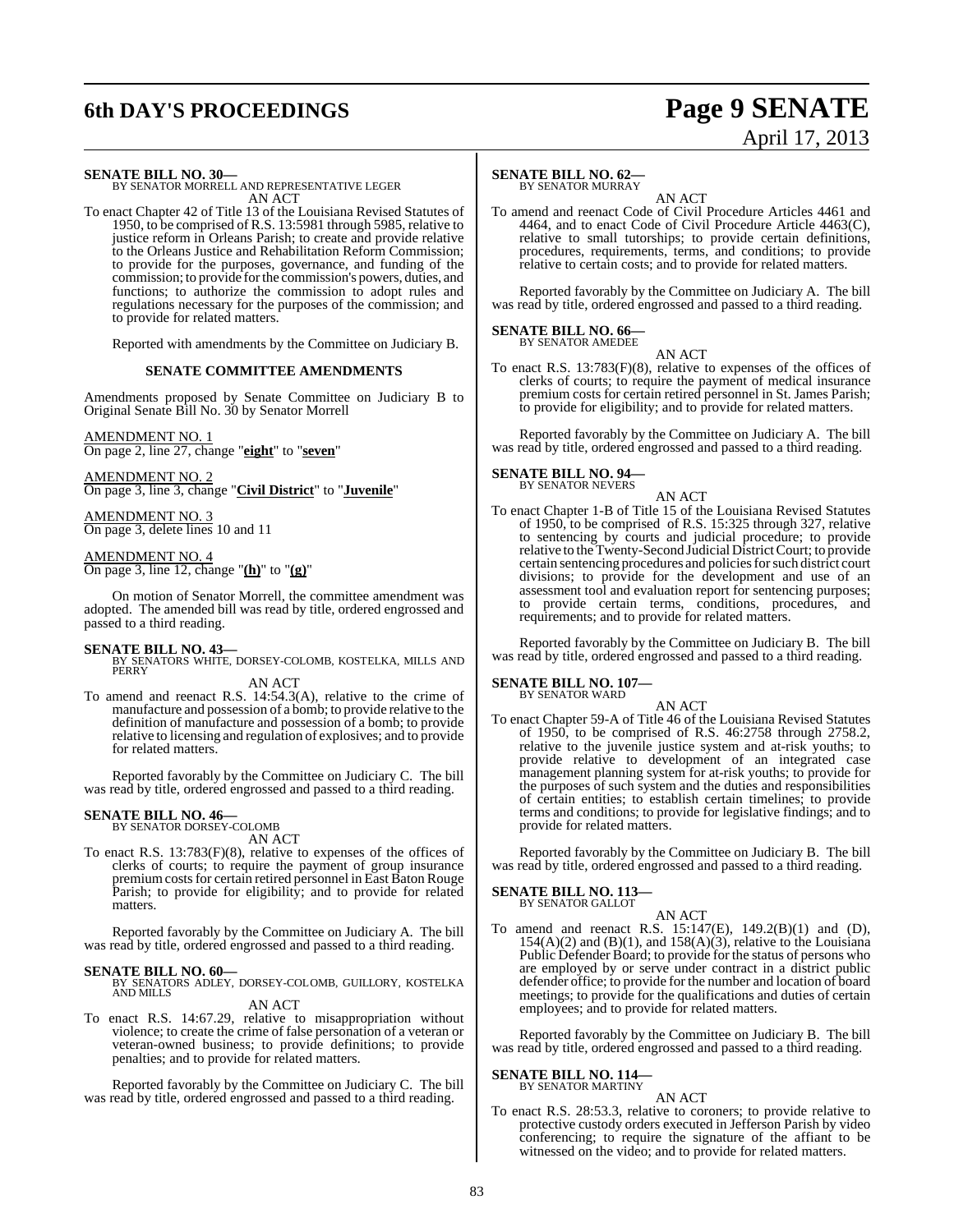## **Page 10 SENATE 6th DAY'S PROCEEDINGS**

Reported with amendments by the Committee on Judiciary B.

#### **SENATE COMMITTEE AMENDMENTS**

Amendments proposed by Senate Committee on Judiciary B to Original Senate Bill No. 114 by Senator Martiny

#### AMENDMENT NO. 1

On page 1, line 15, after "**harm.**" delete the remainder of the line and delete lines 16 and 17 and insert the following: "**The statement may be made by video conference between a police station and the Jefferson Parish coroner's office if the affiant is physically located in the city of Kenner or the towns of Jean Lafitte or Grand Isle. If the affiant is credible, qualified staff of the coroner's office shall fill out an order for protective custody form based on information obtained in the video interview and immediately fax the form to the police station in Kenner, Jean Lafitte, or Grand Isle. If the statement meets with the affiant's approval, the affiant shall sign the statement. The signature of the affiant shall be witnessed on the video and by a peace officer and immediately faxed to the coroner's office. Thereafter, the original signed form shall be sent to the Jefferson Parish coroner's office.**"

#### AMEND<u>MENT NO. 2</u>

On page 2, delete lines 1 and 2

On motion of Senator Morrell, the committee amendment was adopted. The amended bill was read by title, ordered engrossed and passed to a third reading.

#### **SENATE BILL NO. 116—** BY SENATOR GALLOT

AN ACT

To enact R.S. 26:599, relative to local option elections in certain municipalities regarding the sale of alcohol; to authorize the governing authority of such municipalities to hold an election for a proposal to allow a restaurant to sell alcohol; to provide for definitions; to provide for the election; and to provide for related matters.

Reported favorably by the Committee on Judiciary B. The bill was read by title, ordered engrossed and passed to a third reading.

#### **SENATE BILL NO. 141—** BY SENATOR BROWN

AN ACT

To amend and reenact R.S. 27:421(B), relative to the licensing and operation of video draw poker devices in qualified truck stop facilities; to provide authority for the temporary operation of video draw poker devices; to provide with respect to force majeure; to provide for applicability; and to provide for related matters.

Reported with amendments by the Committee on Judiciary B.

#### **SENATE COMMITTEE AMENDMENTS**

Amendments proposed by Senate Committee on Judiciary B to Original Senate Bill No. 141 by Senator Brown

#### AMENDMENT NO. 1

On page 1, line 15, change "**the maximum**" to "**a certain**"

#### AMENDMENT NO. 2

On page 1, line 17, change "**maximum**" to "**same**"

#### AMENDMENT NO. 3

On page 2, line 4, after "devices" insert "**as operated**"

On motion of Senator Morrell, the committee amendment was adopted. The amended bill was read by title, ordered engrossed and passed to a third reading.

#### **SENATE BILL NO. 149—**

BY SENATOR PERRY AN ACT

To enact R.S. 9:2621, relative to the Louisiana Uniform Electronic Transactions Act; to provide for an online certification; to provide terms, conditions and requirements; and to provide for related matters.

Reported with amendments by the Committee on Judiciary A.

#### **SENATE COMMITTEE AMENDMENTS**

Amendments proposed by Senate Committee on Judiciary A to Original Senate Bill No. 149 by Senator Perry

#### AMENDMENT NO. 1

On page 2, line 7, after "**accordance with**" insert "**R.S. 9:2619 and**"

On motion of Senator Nevers, the committee amendment was adopted. The amended bill was read by title, ordered engrossed and passed to a third reading.

#### **SENATE BILL NO. 152—** BY SENATOR MURRAY

AN ACT

To enact R.S. 13:1561, relative to courts and judicial procedure; to authorize courts exercising juvenile jurisdiction to establish a gun court docket; to authorize a probation supervision program by local rule; to provide for an effective date; and to provide for related matters.

Reported with amendments by the Committee on Judiciary A.

#### **SENATE COMMITTEE AMENDMENTS**

Amendments proposed by Senate Committee on Judiciary A to Original Senate Bill No. 152 by Senator Murray

#### AMENDMENT NO. 1

On page 1, line 4, after "rule;" insert "to provide certain terms and conditions;"

#### AMENDMENT NO. 2

On page 1, line 16, delete "**and/or**" and insert "**or**"

On motion of Senator Nevers, the committee amendment was adopted. The amended bill was read by title, ordered engrossed and passed to a third reading.

## **SENATE BILL NO. 164—** BY SENATOR MARTINY

AN ACT

To amend and reenact R.S. 27:422(D)(1), relative to Video Draw Poker Devices Control Law; to provide for the location of truck stops; to provide for prohibited distances of truck stops from certain structures or areas; and to provide for related matters.

Reported with amendments by the Committee on Judiciary B.

#### **SENATE COMMITTEE AMENDMENTS**

Amendments proposed by Senate Committee on Judiciary B to Original Senate Bill No. 164 by Senator Martiny

#### AMENDMENT NO. 1

On page 1, line 10, change "is" to "**was**"

On motion of Senator Morrell, the committee amendment was adopted. The amended bill was read by title, ordered engrossed and passed to a third reading.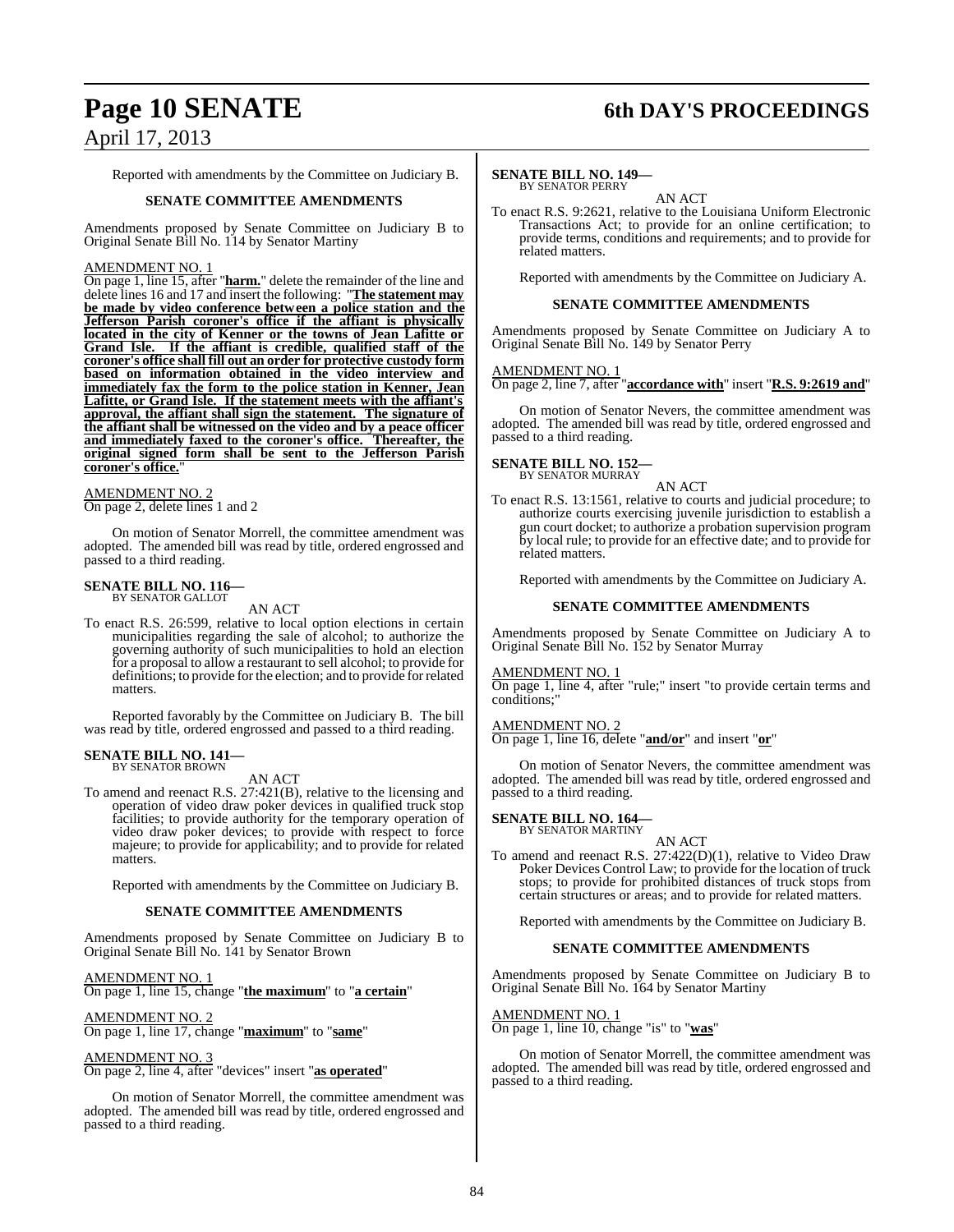## **6th DAY'S PROCEEDINGS Page 11 SENATE**

# April 17, 2013

#### **Senate Bills and Joint Resolutions on Third Reading and Final Passage**

**SENATE BILL NO. 31—**

BY SENATORS CLAITOR AND GUILLORY AN ACT

To enact R.S. 17:1608, relative to postsecondary education management boards; to provide relative to scholarships awarded bymembers of postsecondary education management boards; to provide certain terms, conditions, procedures, prohibitions, and requirements; to provide certain reporting requirements; to provide for reference and citation as the Board Scholarship Reporting Act; and to provide for related matters.

The bill was read by title. Senator Claitor moved the final passage of the bill.

## **ROLL CALL**

The roll was called with the following result:

#### YEAS

| Mr. President<br>Allain<br>Amedee<br>Appel<br><b>Broome</b><br><b>Brown</b><br><b>Buffington</b><br>Chabert<br>Claitor<br>Cortez<br>Crowe<br>Donahue | Dorsey-Colomb<br>Erdey<br>Gallot<br>Guillory<br>Heitmeier<br>Johns<br>Kostelka<br>Long<br>Martiny<br>Mills<br>Morrell<br>Morrish | Murray<br><b>Nevers</b><br>Peacock<br>Perry<br>Peterson<br>Riser<br>Tarver<br><b>Thompson</b><br>Ward<br>White |
|------------------------------------------------------------------------------------------------------------------------------------------------------|----------------------------------------------------------------------------------------------------------------------------------|----------------------------------------------------------------------------------------------------------------|
|                                                                                                                                                      |                                                                                                                                  |                                                                                                                |
| Total - 34                                                                                                                                           | <b>NAYS</b>                                                                                                                      |                                                                                                                |

Total - 0

#### ABSENT

| Adley     | Smith, G. | Walsworth |
|-----------|-----------|-----------|
| LaFleur   | Smith. J. |           |
| Total - 5 |           |           |

The Chair declared the bill was passed and ordered it sent to the House. Senator Claitor moved to reconsider the vote by which the bill was passed and laid the motion on the table.

## **SENATE BILL NO. 59—** BY SENATOR BUFFINGTON

AN ACT

To enact R.S. 17:1455.1, 1831.1, 1853.1, and 1872.1, relative to university systems management boards; to provide for live broadcasts over the Internet of meetings of the boards and their committees; to provide for recording and archiving of such broadcasts; to provide for public access to such archived meetings; to provide a special effective date; and to provide for related matters.

On motion of Senator Buffington, the bill was read by title and returned to the Calendar, subject to call.

#### **SENATE BILL NO. 77—** BY SENATOR CROWE

#### AN ACT

To amend and reenact R.S. 34:3493(A)(1), relative to the Louisiana International Deep Water Gulf Transfer Terminal Authority; to provide relative to the powers and duties of the authority; to provide relative to the jurisdiction of the authority; and to provide for related matters.

The bill was read by title. Senator Crowe moved the final passage of the bill.

## **ROLL CALL**

The roll was called with the following result: YEAS

Mr. President Donahue Morrish<br>Adley Dorsey-Colomb Murray Adley Dorsey-Colomb Murray Amedee Gallot Peacock<br>
Appel Guillory Perry Appel Guillory Perry Brown Johns Riser<br>Buffington Kostelka Tarver Buffington<br>Chabert Chabert Long Thompson Claitor Martiny Ward<br>Cortez Mills White Cortez Mills<br>Crowe Morre Total - 35 Total - 0

Nevers<sup>2</sup> Heitmeier Peters<br>Johns Riser

NAYS

#### ABSENT

Morrell

LaFleur Smith, J.<br>Smith, G. Walswor Walsworth Total - 4

The Chair declared the bill was passed and ordered it sent to the House. Senator Crowe moved to reconsider the vote by which the bill was passed and laid the motion on the table.

#### **SENATE BILL NO. 98—** BY SENATOR NEVERS

AN ACT

To amend and reenact R.S. 47:532.1(A)(2)(a) and to enact R.S. 47:532.2, relative to public license tag agents; to require application for motor vehicle certificates of title to be made to a qualified public license tag agent except by mail; to provide qualifications for licensing certain public license tag agents; and to provide for related matters.

On motion of Senator Nevers, the bill was read by title and returned to the Calendar, subject to call.

#### **SENATE BILL NO. 103—** BY SENATOR WHITE

AN ACT

To amend and reenact the introductory paragraph of R.S.  $32:415.1(A)(1)$  and to enact R.S.  $32:415.1(A)(3)$ , relative to drivers licenses; to provide for issuance of a restricted license for economic and medical hardship under certain conditions; and to provide for related matters.

The bill was read by title. Senator White moved the final passage of the bill.

#### **ROLL CALL**

The roll was called with the following result: YEAS

| Mr. President | Donahue       | Morrish       |
|---------------|---------------|---------------|
| Adley         | Dorsey-Colomb | Murray        |
| Allain        | Erdey         | <b>Nevers</b> |
| Amedee        | Gallot        | Peacock       |
| Appel         | Guillory      | Perry         |
| Broome        | Heitmeier     | Peterson      |
| Brown         | Johns         | Riser         |
| Buffington    | Kostelka      | Tarver        |
| Chabert       | Long          | Thompson      |
| Claitor       | Martiny       | Ward          |
| Cortez        | Mills         | White         |
| Crowe         | Morrell       |               |
| Total - 35    |               |               |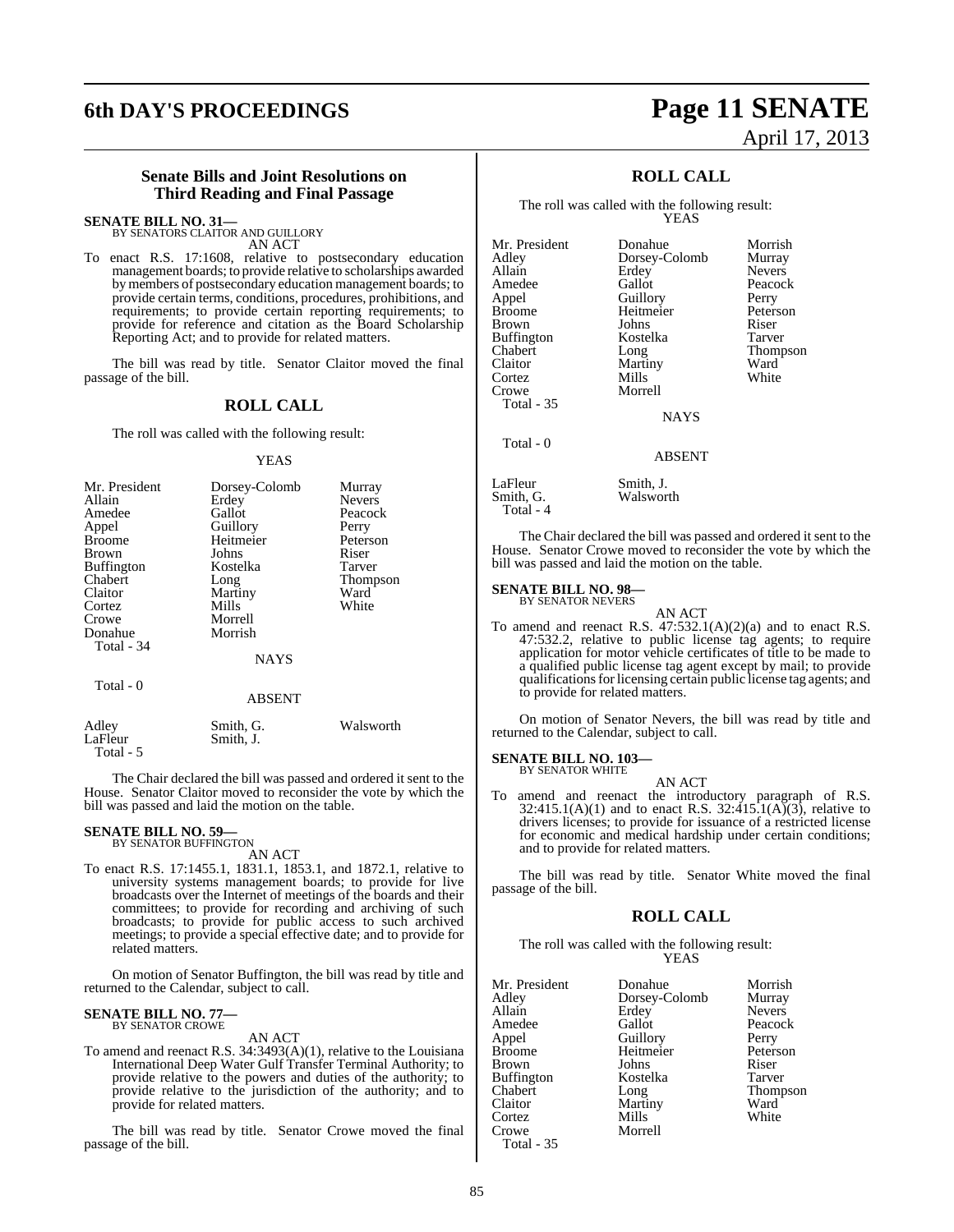## **Page 12 SENATE 6th DAY'S PROCEEDINGS** April 17, 2013

#### **NAYS**

#### Total - 0

ABSENT

LaFleur Smith, J.<br>Smith, G. Walswor Walsworth Total - 4

The Chair declared the bill was passed and ordered it sent to the House. Senator White moved to reconsider the vote by which the bill was passed and laid the motion on the table.

#### **SENATE BILL NO. 117—**

BY SENATORS APPEL AND GUILLORY AND REPRESENTATIVE CARTER

AN ACT

To enact R.S. 17:3129.2 and R.S. 36:651(N), relative to public postsecondary education funding; to provide for the creation of the Outcomes-Based Funding Task Force and to provide for its composition, powers, duties, compensation, staffing, and support; to require the task force to develop an outcomes-based funding formula for public postsecondary education; to provide relative to formula components and a time line for implementation of the formula; to provide for reporting requirements; to provide for a termination date for the task force; and to provide for related matters.

On motion of Senator Appel, the bill was read by title and returned to the Calendar, subject to call.

## **SENATE BILL NO. 118—** BY SENATOR APPEL

AN ACT

To amend and reenact R.S. 17:3351(A)(3), relative to the powers, duties, and functions of public postsecondary education management boards; to provide relative to the authority of such boards with respect to the allocation and expenditure of appropriated funds; and to provide for related matters.

On motion of Senator Appel, the bill was read by title and returned to the Calendar, subject to call.

#### **SENATE BILL NO. 147—** BY SENATOR ERDEY

AN ACT

To amend and reenact R.S. 32:300.5(A) and the introductory paragraph of R.S. 32:300.5(B), relative to driver distractions; to prohibit social networking while operating a motor vehicle; to provide for penalties; and to provide for related matters.

#### **Floor Amendments**

Senator Erdey proposed the following amendments.

#### **SENATE FLOOR AMENDMENTS**

Amendments proposed by Senator Erdey to Engrossed Senate Bill No. 147 by Senator Erdey

#### AMENDMENT NO. 1

On page 1, line 2, after "R.S. 32:300.5(A)" delete "and" and insert "," and after "R.S.  $32:300.5(B)$ ," insert "R.S.  $32:407(A)(2)(a)$ , and R.S. 32:408(A)(1),"

#### AMENDMENT NO. 2

On page 1, line 4, after "penalties;" insert "to provide for knowledge of driver distractions;"

#### AMENDMENT NO. 3

On page 1, line 6, after "R.S. 32:300.5(A)" delete "and" and insert "," and after "R.S. 32:300.5(B)" insert ", R.S. 32:407(A)(2)(a), and R.S. 32:408(A)(1)"

AMENDMENT NO. 4

On page 2, after line 22, insert the following:

"§407. Application of minors; revocation; applications of persons less than twenty-one years of age

A.(1) \* \* \*  $(2)(a)$  Upon completion of a driver's education course approved by the Department of Public Safety and Corrections, public safety services, and upon passing a visual examination and a road knowledge test, including rules of the road, signs, and signals, sharing the road with motorcycles and tractor/trailer trucks, **knowledge of distracted driving issues,** and not less than two questions relative to railroad and highway grade railroad safety, an applicant at least fifteen years of age, but less than seventeen years of age, applying for the first time may be issued a Class "E" learner's license. The license may be issued for a four-year period at the same fee as a Class "E" driver's license and must be maintained for at least one hundred eighty days, unless prior to such time the driver reaches seventeen years of age, prior to being converted to a Class "E" intermediate driver's license. The Class "E" learner's license shall authorize the holder to drive while being accompanied by a licensed parent, guardian, adult at least age twenty-one or older, or licensed sibling at least age eighteen or older.

\* \* \* §408. Examination of applicants required; classes of licenses

A.(1) Except as otherwise provided, every applicant must pass a written knowledge and skills test for a motor vehicle representative of the type of motor vehicle he operates or expects to operate, or provide evidence on a form approved by the department that he has successfully passed the written knowledge test and a driving or skills test administered by an authorized third party. In addition to the specialized knowledge and skills tests, each such examination shall include: a test of the applicant's eyesight; his ability to understand highway signs regulating, warning, and directing traffic; his knowledge of railroad and highway grade crossing safety; his knowledge of sharing the road with motorcycles and tractor/trailer trucks; his knowledge of the economic effects of littering; **his knowledge of distracted driving issues;** and his knowledge of all relevant traffic regulations.

\* \* \*"

On motion of Senator Erdey, the amendments were adopted.

The bill was read by title. Senator Erdey moved the final passage of the amended bill.

#### **ROLL CALL**

The roll was called with the following result:

#### YEAS

| Mr. President<br>Adlev<br>Allain<br>Amedee<br>Appel<br>Buffington<br>Cortez<br>Crowe<br>Erdey<br>Total - 25 | Guillory<br>Heitmeier<br>Johns<br>Kostelka<br>Long<br>Martiny<br>Mills<br>Morrish<br><b>Nevers</b><br><b>NAYS</b> | Peacock<br>Perry<br>Peterson<br>Riser<br><b>Thompson</b><br>Ward<br>White |
|-------------------------------------------------------------------------------------------------------------|-------------------------------------------------------------------------------------------------------------------|---------------------------------------------------------------------------|
| Broome<br>Brown<br>Chabert<br>Total - 9                                                                     | Claitor<br>Dorsey-Colomb<br>Gallot<br><b>ABSENT</b>                                                               | Morrell<br>Murray<br>Tarver                                               |

Donahue Smith, G. Walsworth<br>
LaFleur Smith, J. Smith, J.

Total - 5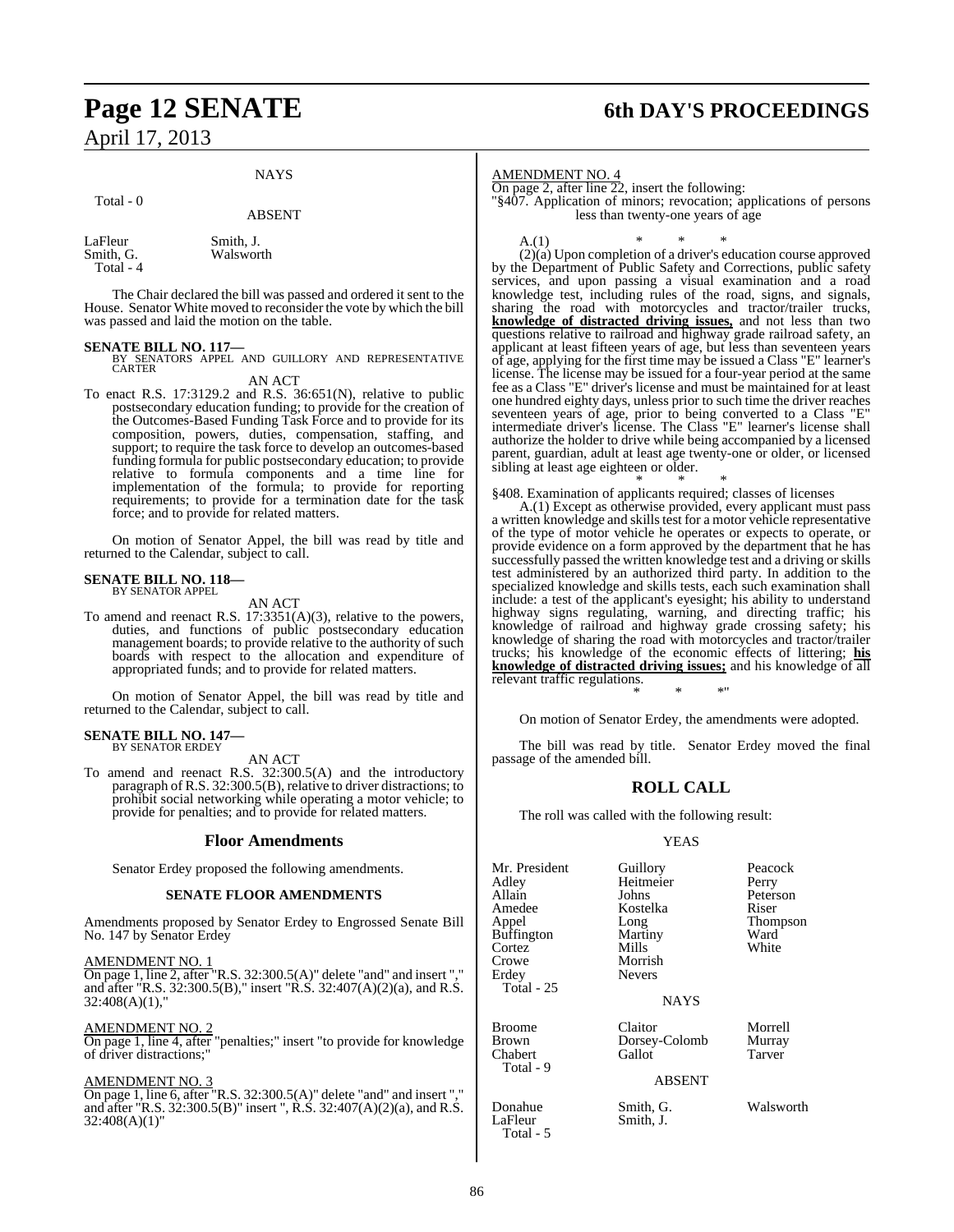The Chair declared the amended bill was passed, ordered reengrossed and sent to the House. Senator Erdey moved to reconsider the vote by which the bill was passed and laid the motion

#### **SENATE BILL NO. 151—** BY SENATOR GUILLORY

on the table.

AN ACT

To designate a portion of LA 741 in St. Landry Parish as the "Hadley J. Castille-Pecanaire Highway".

The bill was read by title. Senator Guillory moved the final passage of the bill.

### **ROLL CALL**

The roll was called with the following result:

#### YEAS

| Mr. President<br>Adley<br>Allain<br>Amedee<br>Appel<br><b>Broome</b><br><b>Brown</b><br><b>Buffington</b><br>Chabert<br>Claitor<br>Cortez<br>Crowe | Donahue<br>Dorsey-Colomb<br>Erdey<br>Gallot<br>Guillory<br>Heitmeier<br>Johns<br>Kostelka<br>Long<br>Martiny<br>Mills<br>Morrell | Morrish<br>Murray<br><b>Nevers</b><br>Peacock<br>Perry<br>Peterson<br>Riser<br>Tarver<br><b>Thompson</b><br>Ward<br>White |
|----------------------------------------------------------------------------------------------------------------------------------------------------|----------------------------------------------------------------------------------------------------------------------------------|---------------------------------------------------------------------------------------------------------------------------|
|                                                                                                                                                    |                                                                                                                                  |                                                                                                                           |
| <b>Total - 35</b>                                                                                                                                  | <b>NAYS</b>                                                                                                                      |                                                                                                                           |
| Total - 0                                                                                                                                          | <b>ABSENT</b>                                                                                                                    |                                                                                                                           |

| LaFleur   | Smith, J. |
|-----------|-----------|
| Smith, G. | Walsworth |
| Total - 4 |           |

The Chair declared the bill was passed and ordered it sent to the House. Senator Guillory moved to reconsider the vote by which the bill was passed and laid the motion on the table.

## **SENATE BILL NO. 217—** BY SENATOR GARY SMITH

AN ACT

To amend and reenact R.S. 32:1521(A), relative to the transportation of hazardous materials; to provide additional routes on which certain carriers are prohibited from transporting hazardous materials; and to provide for related matters.

On motion of Senator Martiny, the bill was read by title and returned to the Calendar, subject to call.

#### **SENATE BILL NO. 218—**

BY SENATOR MORRELL AND REPRESENTATIVE GIROD JACKSON AN ACT

To enact R.S. 47:7013.1, relative to collection of tolls and fees; prohibits the Department of Transportation and Development from acting to collect tolls and certain fees and charges from any person who failed to pay a toll to cross the Crescent City Connection Bridge during a certain time period; and to provide for related matters.

The bill was read by title. Senator Morrell moved the final passage of the bill.

## **6th DAY'S PROCEEDINGS Page 13 SENATE** April 17, 2013

## **ROLL CALL**

The roll was called with the following result:

YEAS

| Mr. President | Donahue       | Morri        |
|---------------|---------------|--------------|
| Adley         | Dorsey-Colomb | Murra        |
| Allain        | Erdey         | Never        |
| Amedee        | Gallot        | Peaco        |
| Appel         | Guillory      | Perry        |
| Broome        | Heitmeier     | Peters       |
| Brown         | Johns         | Riser        |
| Buffington    | Kostelka      | <b>Tarve</b> |
| Chabert       | Long          | Thom         |
| Claitor       | Martiny       | Ward         |
| Cortez        | Mills         | White        |
| Crowe         | Morrell       |              |
| Total - 35    |               |              |
|               | <b>NAYS</b>   |              |
| Total - 0     |               |              |
|               | <b>ABSENT</b> |              |
|               |               |              |

Donahue Morrish<br>Dorsey-Colomb Murray Erdey Nevers<br>Gallot Peacoc Peacock<br>Perry Guillory Perry<br>
Heitmeier Peterson Heitmeier Peters<br>Johns Riser Kostelka Tarver<br>Long Thomp Thompson<br>Ward Martiny Ward<br>
Mills White

#### ABSENT

LaFleur Smith, J.<br>Smith, G. Walswor Walsworth Total - 4

The Chair declared the bill was passed and ordered it sent to the House. Senator Morrell moved to reconsider the vote by which the bill was passed and laid the motion on the table.

**SENATE BILL NO. 229—**<br>BY SENATORS BROOME, APPEL, CLAITOR, DONAHUE, GUILLORY<br>AND WALSWORTH AN ACT

To amend and reenact R.S.  $17:3801(A)(1)$ ,  $3802(C)(4)$ ,  $3803(B)(1)(d)$ , (h), (i), and (E)(1), and  $3804(B)$ , R.S. 39:99(C)(2) and (D)(1)(b), R.S. 46:2691(C)(2) and R.S. 49:308.4(C) and 329(A) and to enact R.S. 17:3801.1, relative to certain Louisiana education funds; to provide that the Louisiana Education Quality Trust Fund shall be known as the "Kevin P. Reilly, Sr. Louisiana Education Quality Trust Fund"; to provide for an effective date; and to provide for related matters.

#### **Floor Amendments**

Senator Martiny sent up floor amendments.

#### **SENATE FLOOR AMENDMENTS**

Amendments proposed by Senator Martiny on behalf of the Legislative Bureau to Engrossed Senate Bill No. 229 by Senator Broome

AMENDMENT NO. 1

On page 1, line 15, following "**referred**" and before "**in**" insert "**to**"

On motion of Senator Martiny, the amendments were adopted.

#### **Floor Amendments**

Senator Broome proposed the following amendments.

#### **SENATE FLOOR AMENDMENTS**

Amendments proposed by Senator Broome to Engrossed Senate Bill No. 229 by Senator Broome

#### AMENDMENT NO. 1

On page 2, line 26, change "**pushed for**" to "**promoted**"

On motion of Senator Broome, the amendments were adopted.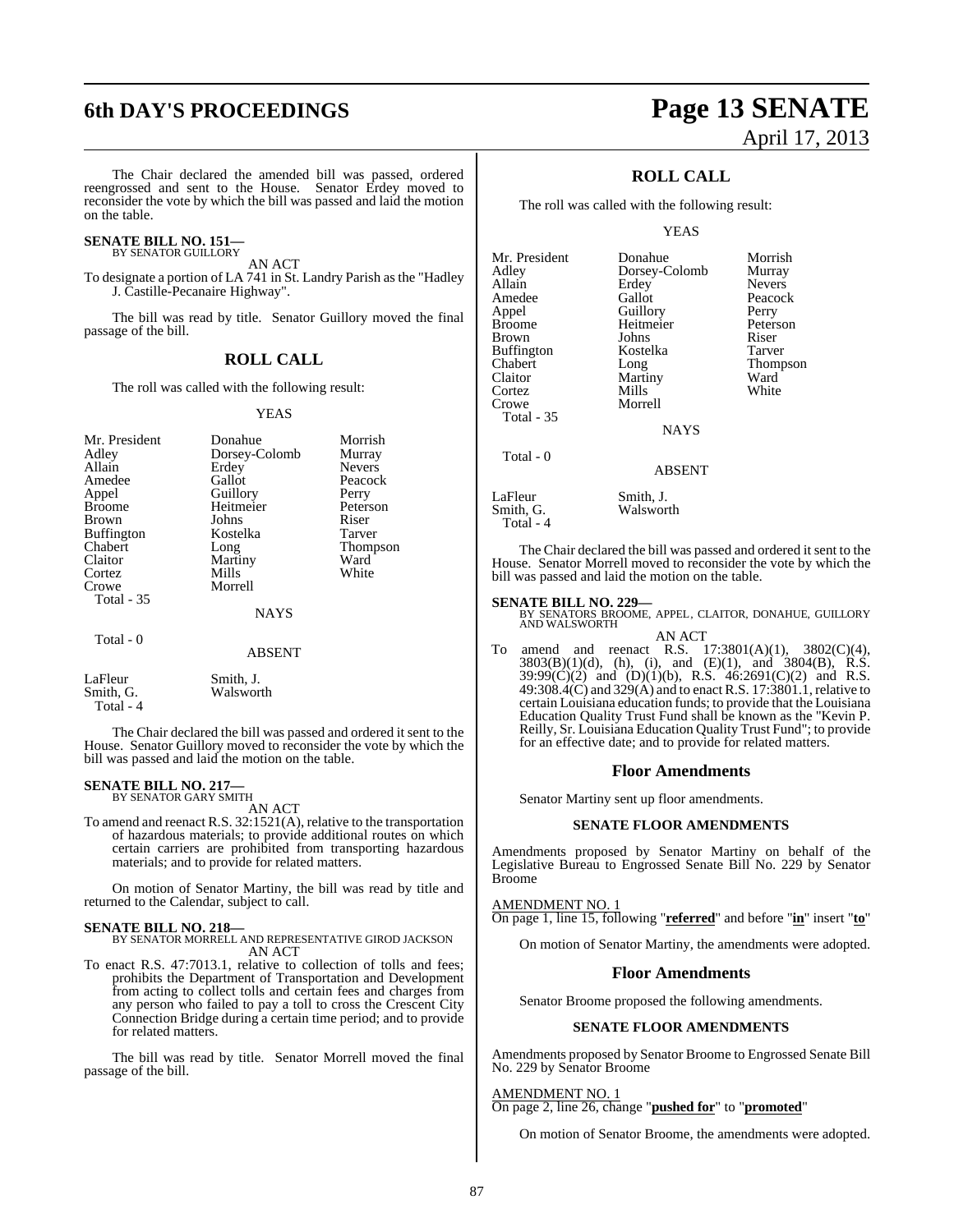The bill was read by title. Senator Broome moved the final passage of the amended bill.

## **ROLL CALL**

The roll was called with the following result:

#### YEAS

| Mr. President     | Crowe         | <b>Nevers</b> |
|-------------------|---------------|---------------|
| Adley             | Dorsey-Colomb | Peacock       |
| Allain            | Erdey         | Perry         |
| Amedee            | Gallot        | Peterson      |
| Appel             | Guillory      | Riser         |
| <b>Broome</b>     | Johns         | Tarver        |
| <b>Brown</b>      | Long          | Thompson      |
| <b>Buffington</b> | Martiny       | Ward          |
| Chabert           | Mills         | White         |
| Claitor           | Morrell       |               |
| Cortez            | Murray        |               |
| Total - 31        |               |               |
|                   | NAYS          |               |

Total - 0

#### ABSENT

| Donahue   | LaFleur   | Smith, J. |
|-----------|-----------|-----------|
| Heitmeier | Morrish   | Walsworth |
| Kostelka  | Smith, G. |           |
| Total - 8 |           |           |

The Chair declared the amended bill was passed, ordered reengrossed and sent to the House. Senator Broome moved to reconsider the vote by which the bill was passed and laid the motion on the table.

### **Rules Suspended**

Senator Nevers asked for and obtained a suspension of the rules to revert to the Morning Hour.

### **Message from the House**

#### **CONCURRING IN SENATE CONCURRENT RESOLUTIONS**

#### April 17, 2013

To the Honorable President and Members of the Senate:

I am directed to inform your honorable body that the House of Representatives has finally concurred in the following Senate Concurrent Resolutions:

#### **SENATE CONCURRENT RESOLUTION NO. 21—** BY SENATOR MURRAY

A CONCURRENT RESOLUTION

To memorialize the Congress of the United States to take whatever actions necessary to encourage and support the reunification of Ireland.

Reported without amendments.

Respectfully submitted, ALFRED W. SPEER Clerk of the House of Representatives

# **Page 14 SENATE 6th DAY'S PROCEEDINGS**

### **Introduction of Senate Bills and Joint Resolutions**

#### **SENATE BILL NO. 246—**

BY SENATOR NEVERS AN ACT

To enact Subpart O-1 of Part II-A of Chapter 1 of Subtitle I of Title 39 of the Louisiana Revised Statutes of 1950, to be comprised ofR.S. 39:100.65, relative to the dedication of certain revenues; to establish the Health Care Insurance Coverage Equity Fund in the state treasury; to provide for the dedication of moniesto and deposits into the fund; to provide for the use of monies in the fund; and to provide for related matters.

The bill was read by title and placed on the Calendar for a second reading.

# **SENATE BILL NO. 247—** BY SENATOR NEVERS

AN ACT To enact R.S. 47:338.183.1, relative to sales and use taxes; to authorize the levy of an additional sales and use tax not to exceed one-half of one percent in certain parishes; to require voter approval of the parish ordinance authorizing the tax; to require that proceeds from the tax be deposited into the parish general fund; and to provide for related matters.

The bill was read by title and placed on the Calendar for a second reading.

#### **SENATE BILL NO. 248—** BY SENATOR CROWE

AN ACT

To enact R.S. 47:305.72, relative to sales tax exemption; to provide relative to the sales and use tax exemption on the sale of gold and silver bullion coins; to provide for an effective date; and to provide for related matters.

The bill was read by title and placed on the Calendar for a second reading.

**SENATE BILL NO. 249—** BY SENATORS MORRELL AND PETERSON AND REPRESENTATIVE BROSSETT

AN ACT

To enact R.S. 16:18, relative to child support; to authorize a district attorney to assess and collect a fee from an obligor delinquent on child support; to provide for deposit and expenditure of the fee; and to provide for related matters.

The bill was read by title and placed on the Calendar for a second reading.

**SENATE BILL NO. 250—**<br>BY SENATORS MORRELL AND PETERSON AND REPRESENTATIVE<br>BROSSETT

#### AN ACT

To enact Subpart KK of Part 1 of Chapter 1 of Subtitle II of Title 47 of the Louisiana Revised Statutes of 1950, to be comprised of R.S. 47:120.181, relative to donations of refunds; to provide for such donations to the Louisiana Coalition Against Domestic Violence, Inc.; to provide for the administration and disbursement of donated monies; and to provide for related matters.

The bill was read by title and placed on the Calendar for a second reading.

**SENATE BILL NO. 251—** BY SENATORS MORRELL AND PETERSON AND REPRESENTATIVES BROSSETT AND MORENO

AN ACT

To enact R.S. 13:2116 and 2166, relative to domestic violence offenses; to provide for a fee upon conviction of any domestic violence offense in certain courts; to provide relative to the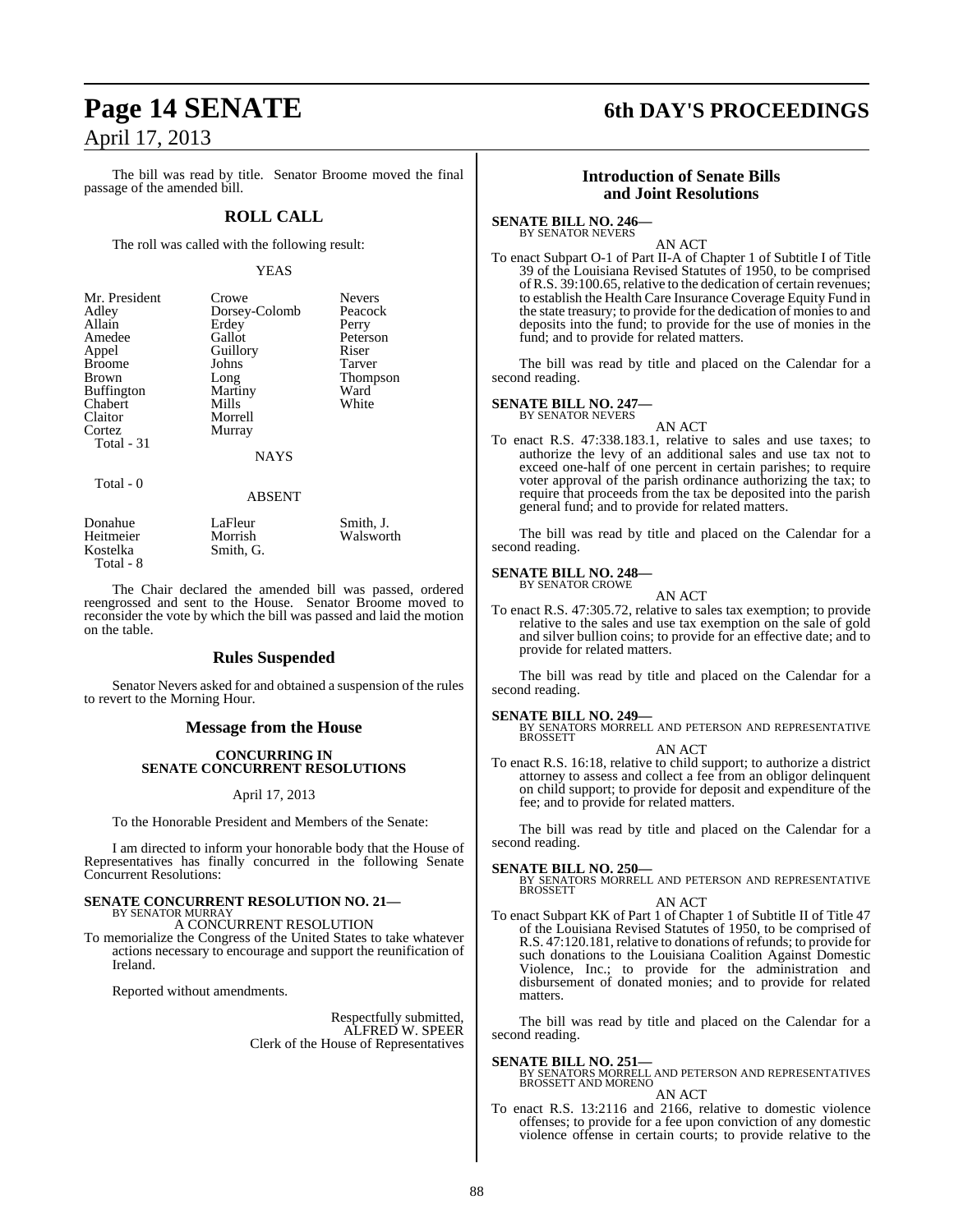# **6th DAY'S PROCEEDINGS Page 15 SENATE**

# April 17, 2013

disbursements of the proceeds of such fee; to require an annual audit of such funds; and to provide for related matters.

The bill was read by title and placed on the Calendar for a second reading.

#### **SENATE BILL NO. 252—** BY SENATOR CORTEZ

AN ACT

To amend and reenact R.S. 4:169(A)(2) and (B) and to enact R.S. 4:169(A)(3), relative to licenses, registrations, and fees for participating in racing; to provide for certain annual renewals; to provide for an effective date; and to provide for related matters.

The bill was read by title and placed on the Calendar for a second reading.

#### **SENATE BILL NO. 253—** BY SENATOR HEITMEIER

AN ACT

To amend and reenact R.S. 33:2740.27(A)(1) and (F), relative to the Algiers Development District; to expand the special taxing district to include the commercial development area known as the Village Aurora Shopping Center; to provide for funding of the Algiers-Canal Street Ferries; and to provide for related matters.

The bill was read by title and placed on the Calendar for a second reading.

## **SENATE BILL NO. 254—** BY SENATOR CLAITOR

AN ACT

To repeal R.S. 47:6351, relative to rebates; to repeal the Procurement Processing Company Rebate Program; and to provide for related matters.

The bill was read by title and placed on the Calendar for a second reading.

#### **SENATE BILL NO. 255—** BY SENATOR CLAITOR

AN ACT

To amend and reenact R.S. 47:6030(A), relative to tax credits; to limit the solar energy systems tax credit; and to provide for related matters.

The bill was read by title and placed on the Calendar for a second reading.

#### **SENATE BILL NO. 256—** BY SENATOR CLAITOR

AN ACT

To amend and reenact R.S. 47:6035(B)(3) and to repeal R.S. 47:6035(B)(2)(c), relative to tax credits for vehicles using alternative fuels; to clarify the definition of qualified cleanburning motor vehicle fuel property; to exclude the cost of certain property related to the delivery or storage of alternative fuels; to provide for an effective date; and to provide for related matters.

The bill was read by title and placed on the Calendar for a second reading.

#### **SENATE BILL NO. 257—** BY SENATOR CLAITOR

#### AN ACT

To amend and reenact the introductory paragraph of R.S. 51:1787(A), 1787(A)(2) and (3), (B)(3) and (5)(a), and (G), and to enact R.S.  $51:1787(A)(4)$ , relative to enterprise zones; to provide for modifications of enterprise zone contracts with respect to tax credits granted; to provide for qualifications for such tax credits; and to provide for related matters.

The bill was read by title and placed on the Calendar for a second reading.

## **SENATE BILL NO. 258—** BY SENATOR CLAITOR

AN ACT To enact R.S. 47:6006(D), relative to tax credits; to authorize the Department of Revenue to appeal to the Louisiana Tax Commission under certain circumstances; and to provide for related matters.

The bill was read by title and placed on the Calendar for a second reading.

#### **Introduction of Senate Resolutions**

**SENATE RESOLUTION NO. 36—** BY SENATOR PEACOCK

A RESOLUTION

To commend and congratulate the State-Line Fishing and Hunting Club in celebrating its centennial for one hundred years of common ownership.

The resolution was read by title and placed on the Calendar for a second reading.

#### **SENATE RESOLUTION NO. 37—** BY SENATOR DONAHUE

A RESOLUTION

To recognize and commend the Boy Scouts of America for the public service the organization performs through its contributions to the lives of the nation's boys and young men.

The resolution was read by title and placed on the Calendar for a second reading.

#### **SENATE RESOLUTION NO. 38—** BY SENATOR ERDEY

#### A RESOLUTION

To commend and congratulate Corey Landry of Denham Springs on being a recipient of a prestigious Goldwater Scholarship.

The resolution was read by title and placed on the Calendar for a second reading.

#### **Introduction of Senate Concurrent Resolutions**

# **SENATE CONCURRENT RESOLUTION NO. 24—** BY SENATORS GUILLORY AND CORTEZ

A CONCURRENT RESOLUTION To commend and congratulate Devan Clark on being the Louisiana Sports Writers Association Boys Basketball Class 4A Coach of the Year.

The resolution was read by title and placed on the Calendar for a second reading.

### **Message from the House**

#### **ASKING CONCURRENCE IN HOUSE BILLS AND JOINT RESOLUTIONS**

April 17, 2013

To the Honorable President and Members of the Senate:

I am directed to inform your honorable body that the House of Representatives has finally passed and asks your concurrence in the following House Bills and Joint Resolutions:

| <b>HB NO. 172</b> | <b>HB NO. 220</b> | <b>HB NO. 241</b> |
|-------------------|-------------------|-------------------|
| <b>HB NO. 355</b> | <b>HB NO. 390</b> | <b>HB NO. 582</b> |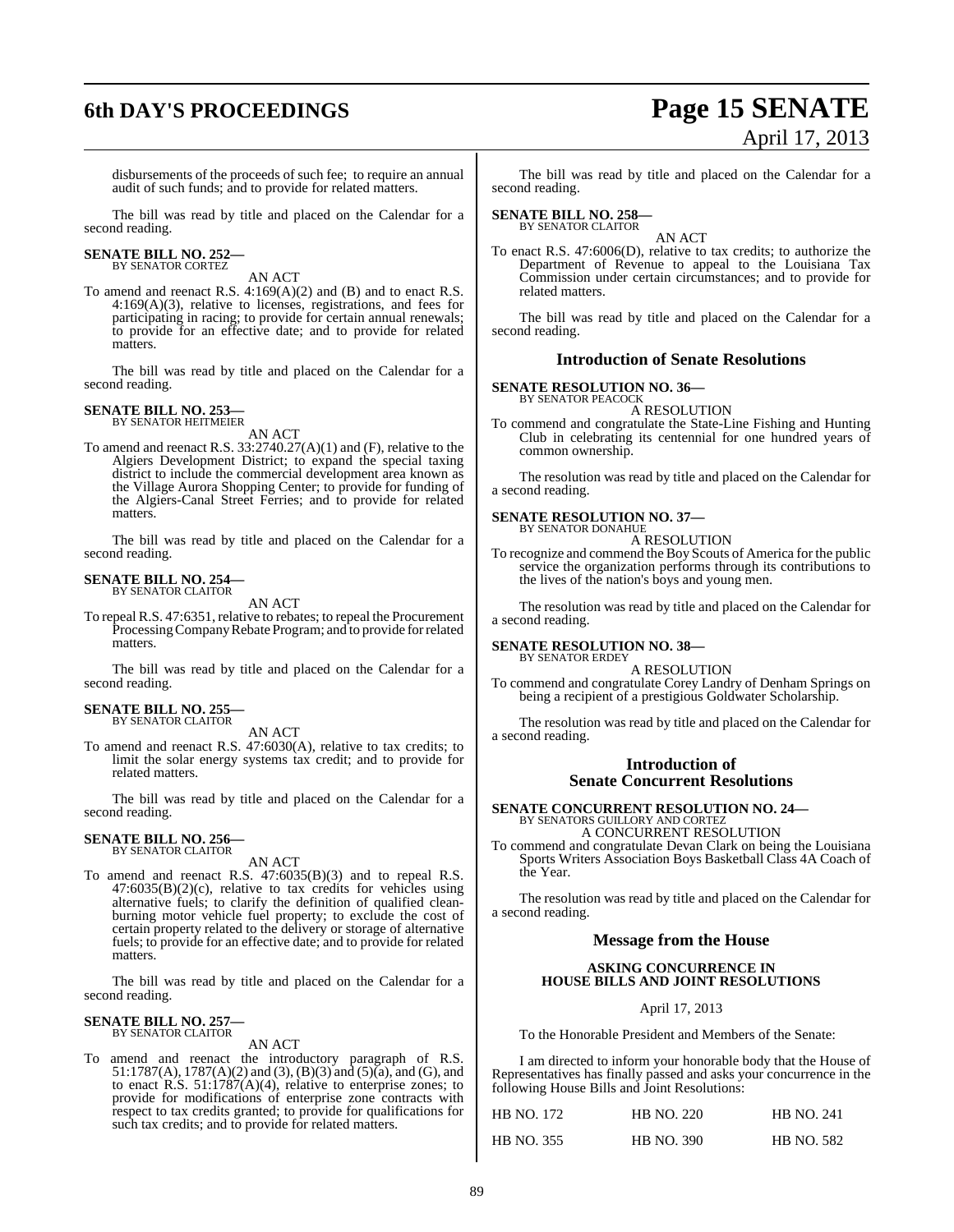HB NO. 635 HB NO. 177 HB NO. 391

Respectfully submitted, ALFRED W. SPEER Clerk of the House of Representatives

### **House Bills and Joint Resolutions on First Reading**

**HOUSE BILL NO. 172—** BY REPRESENTATIVES DOVE, GAROFALO, AND WHITNEY AN ACT

To enact R.S. 49:149.63, relative to naming state buildings; to name the bivalve hatchery located on Grand Isle; and to provide for related matters.

The bill was read by title and placed on the Calendar for a second reading.

#### **HOUSE BILL NO. 177—** BY REPRESENTATIVE LEGER

AN ACT

To enact Chapter 20 of Title 24 of the Louisiana Revised Statutes of 1950, to be comprised of R.S. 24:981 and 982, relative to the Institute for Public Health and Justice; to designate the Institute for Public Health and Justice an advisor to the legislature on matters related to youth in the criminal justice system and youth with behavioral health needs; to establish the duties of the Institute for Public Health and Justice; to authorize the Institute for Public Health and Justice to work with institutions of higher learning; to authorize the Institute for Public Health and Justice to work in partnership with the Department of Public Safety and Corrections, youth services, office of juvenile justice; to provide for use of the data shared by the office of juvenile justice; to authorize the Institute for Public Health and Justice to seek, accept, and expend monies from any source; and to provide for related matters.

The bill was read by title and placed on the Calendar for a second reading.

## **HOUSE BILL NO. 220—**

BY REPRESENTATIVES HAVARD AND HARRIS AN ACT

To enact R.S. 24:604.2, relative to the functions and duties of the Legislative Fiscal Office; to require certain reports regarding the General Appropriation Bill; to provide for the availability of such reports; and to provide for related matters.

The bill was read by title and placed on the Calendar for a second reading.

#### **HOUSE BILL NO. 241—** BY REPRESENTATIVE WILLMOTT

AN ACT

To amend and reenact R.S. 37:1021, 1023(A), and 1025(A)(1), relative to medication attendants; to expand the applicability of the medication attendant provisions to the office of aging and adult services; to change the term "Medicaid waiver services provided to persons with developmental disabilities" to "Medicaid home- and community-based services"; to change the term "mental retardation" to "developmental disabilities"; to make technical corrections; and to provide for related matters.

The bill was read by title and placed on the Calendar for a second reading.

#### **HOUSE BILL NO. 355—** BY REPRESENTATIVE LEBAS

AN ACT

To amend and reenact R.S. 40:1007(E)(1), relative to access to prescription monitoring information; to add certain delegates to the persons authorized to access prescription monitoring information; and to provide for related matters.

## **Page 16 SENATE 6th DAY'S PROCEEDINGS**

The bill was read by title and placed on the Calendar for a second reading.

## **HOUSE BILL NO. 390—** BY REPRESENTATIVE LEBAS

AN ACT To amend and reenact R.S. 37:1164(2)(introductory paragraph) and (b), relative to colleges of pharmacy; to provide for definitions; to clarify existing terminology; and to provide for related matters.

The bill was read by title and placed on the Calendar for a second reading.

#### **HOUSE BILL NO. 391—** BY REPRESENTATIVE LEBAS

AN ACT

To amend and reenact R.S. 37:1232 and to enact R.S. 37:1182(B)(9), relative to the Louisiana Board of Pharmacy; to add to the board's powers and duties with respect to nonresident licensees; to provide relative to nonresident pharmacies; and to provide for related matters.

The bill was read by title and placed on the Calendar for a second reading.

**HOUSE BILL NO. 582—** BY REPRESENTATIVES SIMON, HENSGENS, HOFFMANN, KATRINA JACKSON, POPE, AND PATRICK WILLIAMS AN ACT

To enact R.S. 40:1742(A)(4), relative to parking spaces for certain disabled persons; to require access aislesto have the phrase "No Parking" written upon the pavement; to provide for penalties; to provide for applicability; and to provide for related matters.

The bill was read by title and placed on the Calendar for a second reading.

## **HOUSE BILL NO. 635—** BY REPRESENTATIVE PATRICK WILLIAMS

AN ACT

To enact R.S. 17:81(W), relative to local school board powers and duties; to require city, parish, and other local public school boards to adopt policies to require schools to provide certain accommodations for employees to express breast milk; to provide conditions and limitations; to provide that the requirements shall be at no cost to school boards; and to provide for related matters.

The bill was read by title and placed on the Calendar for a second reading.

### **Privilege Report of the Committee on Senate and Governmental Affairs**

### **ENROLLMENTS**

Senator Amedee, Chairman on behalf of the Committee on Senate and Governmental Affairs, submitted the following report:

#### April 17, 2013

To the President and Members of the Senate:

I am directed by your Committee on Senate and Governmental Affairs to submit the following report:

The following Senate Concurrent Resolutions have been properly enrolled: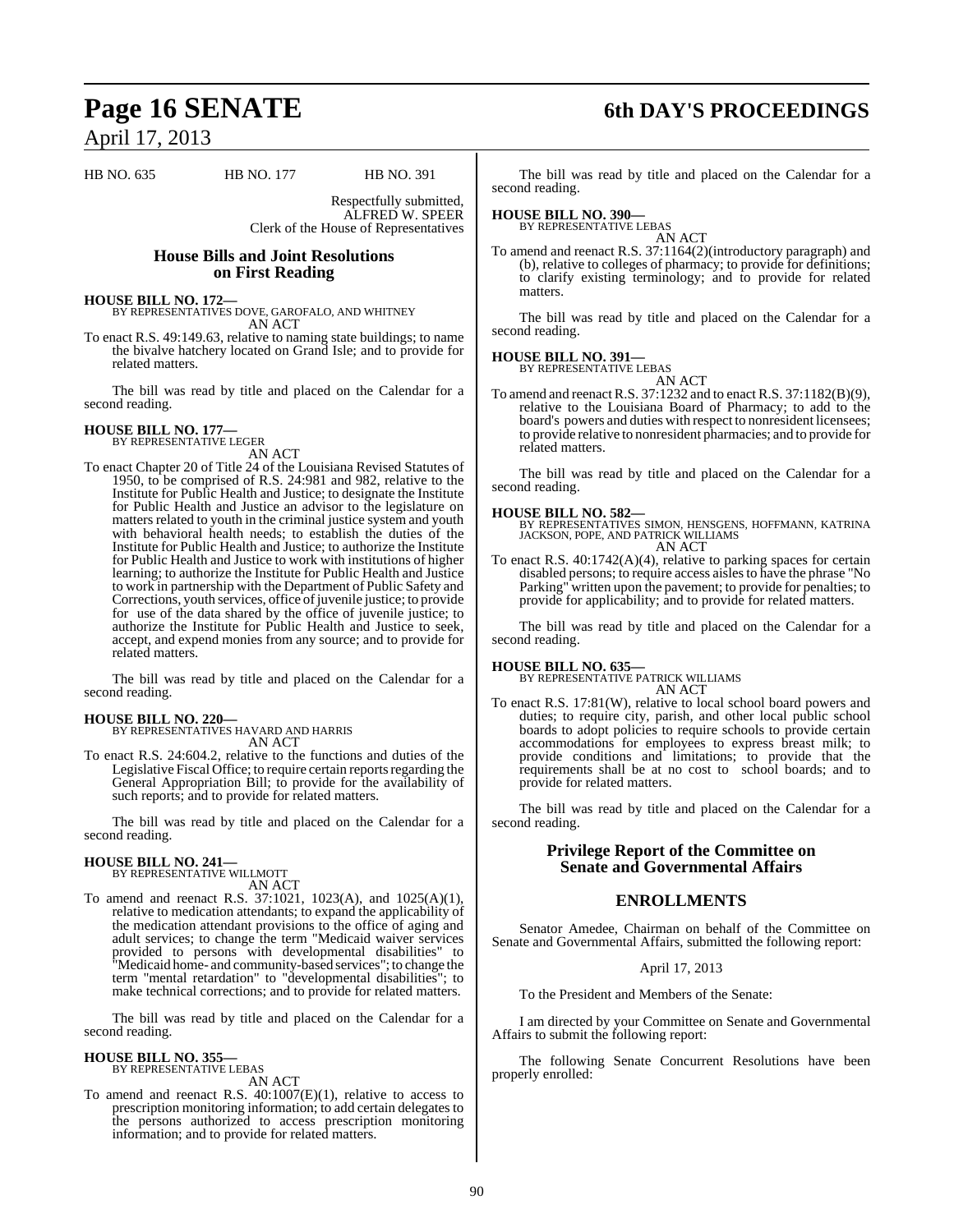# **6th DAY'S PROCEEDINGS Page 17 SENATE**

# April 17, 2013

#### **SENATE CONCURRENT RESOLUTION NO. 14—**

BY SENATOR CORTEZ A CONCURRENT RESOLUTION

To recognize May 2013 as Amyotrophic Lateral Sclerosis Awareness Month and to memorialize the Congress of the United States to enact legislation to provide additional funding for research in order to find a treatment and a cure for amyotrophic lateral sclerosis.

**SENATE CONCURRENT RESOLUTION NO. 20—BY SENATOR ALARIO AND REPRESENTATIVES HUVAL AND TERRY LANDRY** 

A CONCURRENT RESOLUTION

To express sincere and heartfelt condolences upon the death of Elizabeth Guidry Castille.

> Respectfully submitted, "JODY" AMEDEE Chairman

The foregoing Senate Concurrent Resolutions were signed by the President of the Senate.

#### **Message from the House**

#### **SIGNED HOUSE CONCURRENT RESOLUTIONS**

#### April 17, 2013

To the Honorable President and Members of the Senate:

I am directed to inform your honorable body that the Speaker of the House of Representatives has signed the following House Concurrent Resolutions:

**HOUSE CONCURRENT RESOLUTION NO. 37—**<br>BY REPRESENTATIVES KATRINA JACKSON, BARROW, WESLEY BISHOP, BROSSETT, BURRELL, COX, DIXON, FRANKLIN,<br>GAINES, HONORE, HUNTER, GIROD JACKSON, JAMES, JEFFERSON,<br>TERRY LANDRY, NORTON, PIERR

To commend the Honorable Bernette J. Johnson on becoming the first African American woman to serve as Chief Justice of the Louisiana Supreme Court.

#### **HOUSE CONCURRENT RESOLUTION NO. 38—** BY REPRESENTATIVE TALBOT

A CONCURRENT RESOLUTION

To recognize May ninth, annually, as Louisiana Gray Day to increase brain cancer awareness.

# **HOUSE CONCURRENT RESOLUTION NO. 39—** BY REPRESENTATIVE LORUSSO

A CONCURRENT RESOLUTION

To commend Lane Carson for his service as secretary of the Louisiana Department of Veterans Affairs.

## **HOUSE CONCURRENT RESOLUTION NO. 40—** BY REPRESENTATIVE HARRISON AND SENATOR PEACOCK A CONCURRENT RESOLUTION

To memorialize the Congress of the United States of America to review and consider eliminating provisions of federal law which reduce Social Security benefits for those receiving pension benefits from federal, state, or local government retirement or pension systems, plans, or funds or, in the alternative, to consider repealing certain such provisions and applying less stringent provisions to benefits received by widows and widowers.

## **HOUSE CONCURRENT RESOLUTION NO. 41—** BY REPRESENTATIVE KLECKLEY A CONCURRENT RESOLUTION

To urge and request the Louisiana Department of Transportation and Development to erect appropriate signage on the portion of I-

210 in the city of Lake Charles previously named the "Doug Fournet Memorial Parkway".

## **HOUSE CONCURRENT RESOLUTION NO. 43—** BY REPRESENTATIVE EDWARDS

A CONCURRENT RESOLUTION

To commend the members of the United States Army War College participating in the Eisenhower Series College Program and to welcome them to Louisiana in April of 2013.

## **HOUSE CONCURRENT RESOLUTION NO. 44—** BY REPRESENTATIVE SEABAUGH AND SENATOR PEACOCK A CONCURRENT RESOLUTION

To commend Safa Michigan upon being named the Caddo Public Schools 2013 Middle School Student of the Year and to recognize her extraordinary accomplishments.

#### **HOUSE CONCURRENT RESOLUTION NO. 45—**

BY REPRESENTATIVE SEABAUGH AND SENATOR PEACOCK A CONCURRENT RESOLUTION

To commend Ceara Johnson upon being named the Caddo Public Schools 2013 Elementary School Student of the Year and to recognize her extraordinary accomplishments.

# **HOUSE CONCURRENT RESOLUTION NO. 46—** BY REPRESENTATIVE SEABAUGH AND SENATOR PEACOCK A CONCURRENT RESOLUTION

To commend Madeline Wagnon of Captain Shreve High School upon being named the Caddo Public Schools 2013 High School Student of the Year and to recognize her extraordinary accomplishments.

**HOUSE CONCURRENT RESOLUTION NO. 47—**<br>BY REPRESENTATIVES KLECKLEY, DANAHAY, FRANKLIN,<br>GEYMANN, GUINN, HENSGENS, AND HILL AND SENATORS JOHNS,<br>MORRISH, AND JOHN SMITH A CONCURRENT RESOLUTION

To express sincere and heartfelt condolences upon the death of Robert James Pumpelly and to recognize his outstanding achievements.

and asked that the President of the Senate affix his signature to the same.

> Respectfully submitted, ALFRED W. SPEER Clerk of the House of Representatives

The House Concurrent Resolutions contained herein were signed by the President of the Senate.

#### **ATTENDANCE ROLL CALL**

#### PRESENT

Mr. President Donahue Morrish<br>Adley Dorsey-Colomb Murray Adley Dorsey-Colomb<br>Allain Erdev Allain Erdey Nevers<br>
Amedee Gallot Peacocl Amedee Gallot Peacock<br>
Appel Guillory Perry Appel Guillory Perry Brown Johns Riser<br>Buffington Kostelka Tarver Buffington Koste<br>Chabert Long Chabert Long Thompson Cortez Crowe Morrell Total - 35

Total - 4

Heitmeier Peters<br>Johns Riser Martiny Ward<br>
Mills White

ABSENT

LaFleur Smith, J.<br>Smith, G. Walswor Walsworth